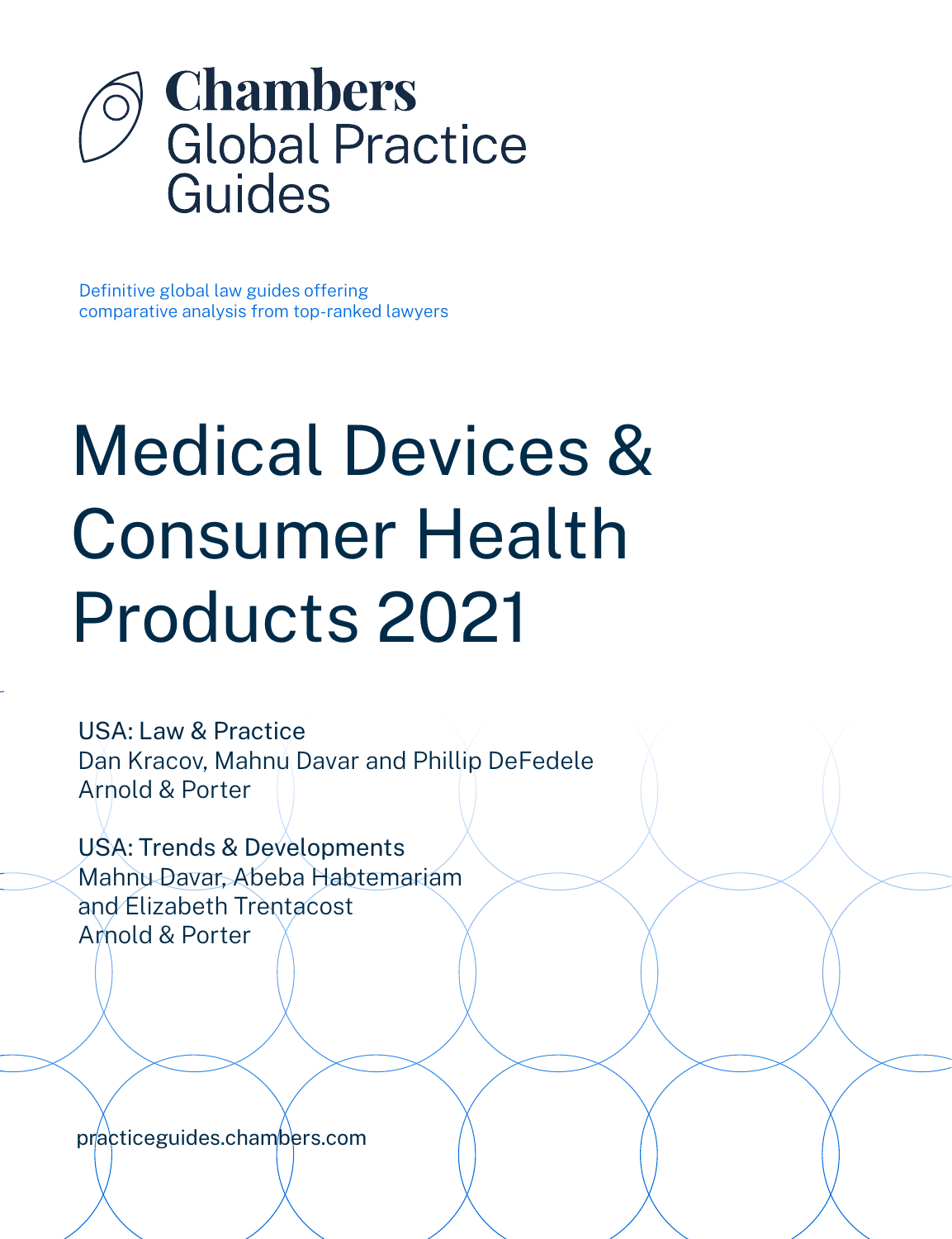# USA

# Law and Practice

*Contributed by: Dan Kracov, Mahnu Davar and Phillip DeFedele Arnold & Porte[r see p.19](#page-18-0)*



### **CONTENTS**

|         | 1. Applicable Product Safety Regulatory   |       |
|---------|-------------------------------------------|-------|
|         | <b>Regimes</b>                            | p.294 |
| $1.1 -$ | <b>Medical Devices</b>                    | p.294 |
|         | 1.2 Healthcare Products                   | p.295 |
|         | 1.3 New Products/Technologies and Digital |       |
|         | Health                                    | p.295 |
|         | 1.4 Borderline Products                   | p.296 |
|         | 2. Commercialisation and Product Life     |       |
|         | Cycle                                     | p.296 |
| 2.1     | Design and Manufacture                    | p.296 |
| 2.2     | Corporate Social Responsibility, the      |       |
|         | <b>Environment and Sustainability</b>     | p.298 |
| 2.3     | Advertising and Product Claims            | p.298 |
| 2.4     | Marketing and Sales                       | p.299 |
| 2.5     | Internationalisation                      | p.300 |
| 2.6     | Post-marketing Obligations - Including    |       |
|         | <b>Corrective Actions and Recalls</b>     | p.301 |
|         | 3. Regulator Engagement And               |       |
|         | Enforcement                               | p.302 |
| 3.1     | <b>Regulatory Authorities</b>             | p.302 |
| 3.2     | <b>Regulatory Enforcement Mechanisms</b>  | p.302 |

| 4. Liability |                                            | p.304 |
|--------------|--------------------------------------------|-------|
| 4.1          | <b>Product Safety Offences</b>             | p.304 |
| 4.2          | <b>Product Liability</b>                   | p.304 |
| 4.3          | <b>Judicial Requirements</b>               | p.304 |
| 4.4          | Costs                                      | p.306 |
| 4.5          | <b>Product-Related Contentious Matters</b> | p.306 |
| 4.6          | <b>Mass Tort Litigation</b>                | p.306 |
| 4.7          | Class Actions, Representative Actions or   |       |
|              | Co-ordinated Proceedings?                  | p.307 |
| 4.8          | <b>ADR Mechanisms</b>                      | p.307 |
| 4.9          | Interrelation between Liability Mechanisms | p.308 |
|              | 5. Policy and Legislative Reform           | p.308 |
| 5.1          | <b>Policy Development</b>                  | p.308 |
| 5.2          | Legislative Reform                         | p.308 |
| 5.3          | Impact of Brexit                           | p.308 |
| 5.4          | Impact of COVID-19                         | p.309 |
|              |                                            |       |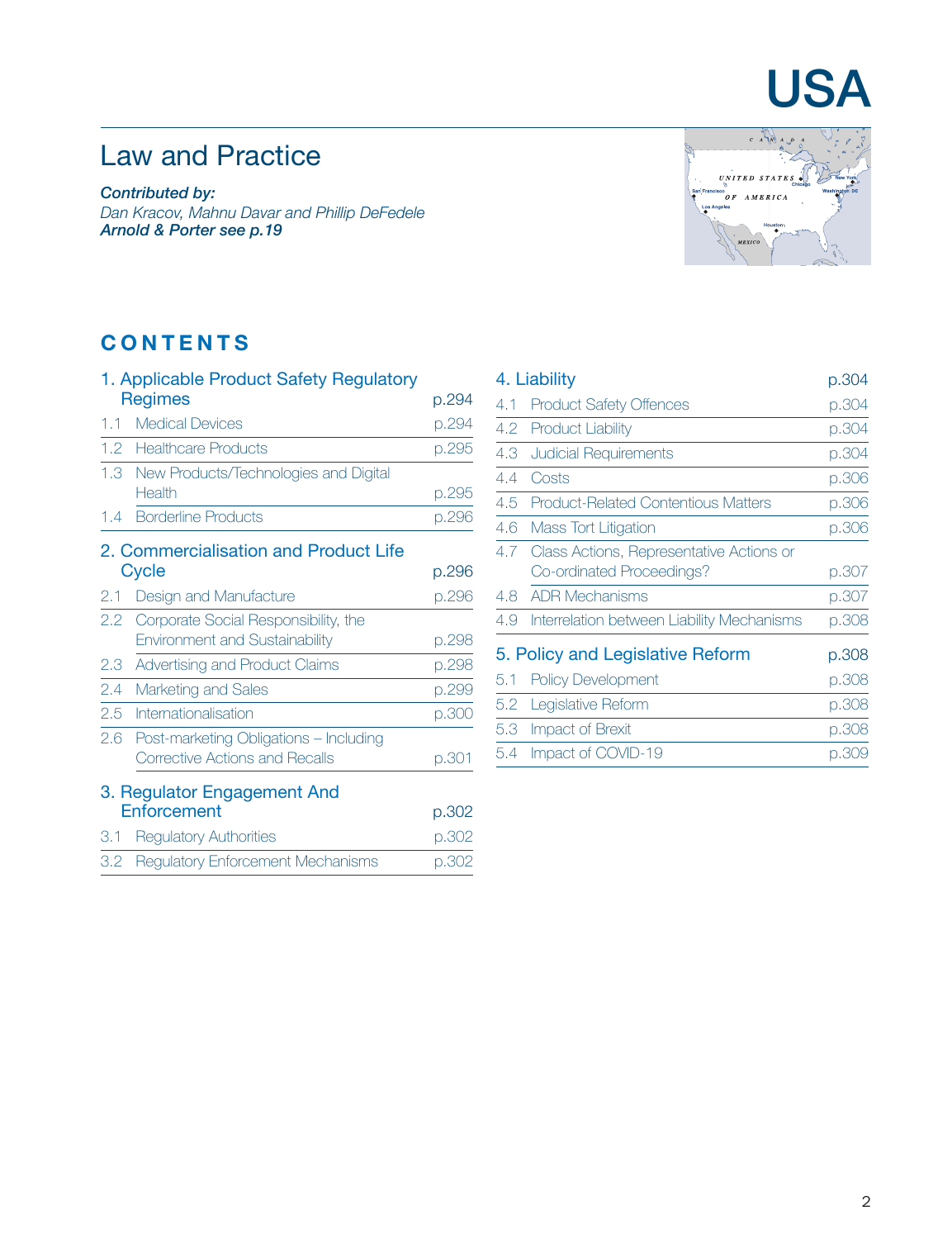#### <span id="page-2-0"></span>**1 . A P P L I C A B L E P R O D U C T SAFFTY REGULATORY REGIMES**

#### **1.1 Medical Devices**

The Federal Food, Drug, and Cosmetic Act (FDCA) and the Public Health Service Act (PHSA) are the two key statutes governing the development, manufacturing, distribution, registration, licensing, clearance and approval of such products in the USA. The U.S. Food and Drug Administration (FDA) is the federal administrative agency with primary authority for ensuring such products are safe and effective for their intended uses by enforcing the FDCA. The FDA issues regulations and guidance documents further detailing and interpreting requirements of the FDCA. The relevant regulations are located in Title 21 of the U.S. Code of Federal Regulations.

The Federal Trade Commission (FTC) is the primary federal agency responsible for policing unfair, deceptive and anticompetitive advertising, and other business practices, including in the medical products industry. Through a Memorandum of Understanding, and as discussed further, the FDA and FTC share jurisdiction over the regulation of medical devices and certain other medical products. The FTC's primary statutory authority is the U.S. Federal Trade Commission Act, which, among other things, prohibits unfair or deceptive advertising. Numerous states have implemented their own similar consumer protection/unfair or deceptive advertising statutes. Moreover, many states have laws regulating the manufacturing and distribution of prescription medical devices and the storage and distribution of human tissue products.

The FDA regulates products as medical devices based on their "intended use(s)". A product's intended use refers to "the objective intent of the persons legally responsible for the labeling of devices"; see 21 C.F.R. § 801.4. Such objective intent can be shown by, among other things:

- labelling claims;
- advertisements;
- oral or written statements by a manufacturer or its representatives; and
- circumstances surrounding a product's distribution.

The FDCA defines a "device" to mean, in relevant part, an "instrument, apparatus, implement, machine, contrivance, implant in vitro reagent or other similar or related article, including any component, part, or accessory [that is] (1) intended for use in the diagnosis of disease or other conditions, or in the cure, mitigation, treatment, or prevention of disease, in man or other animals, or (2) intended to affect the structure or any function of the body of man or other animals, and which does not achieve its primary intended purposes through chemical action within or on the body of man or other animals and which is not dependent upon being metabolized for the achievement of its primary intended purposes"; see 21 U.S.C. § 321(h).

Where a product falls within the scope of this statutory definition, the FDA may regulate such product as a medical device under the FDCA. In certain instances, the FDA has authority to exert "enforcement discretion" – that is, authority to not enforce some or all FDCA requirements against manufacturers of products which meet the definition of a medical device but which the FDA believes pose a low risk of harm to patients, either because of regulation through a parallel or complementary regulatory regime (such as in the case of certain in vitro diagnostic tests) or due to the inherent properties of the product (such as clinical decision support software which uses transparent, easy-to-understand inputs and outputs to assist a physician to track a patient's disease symptoms).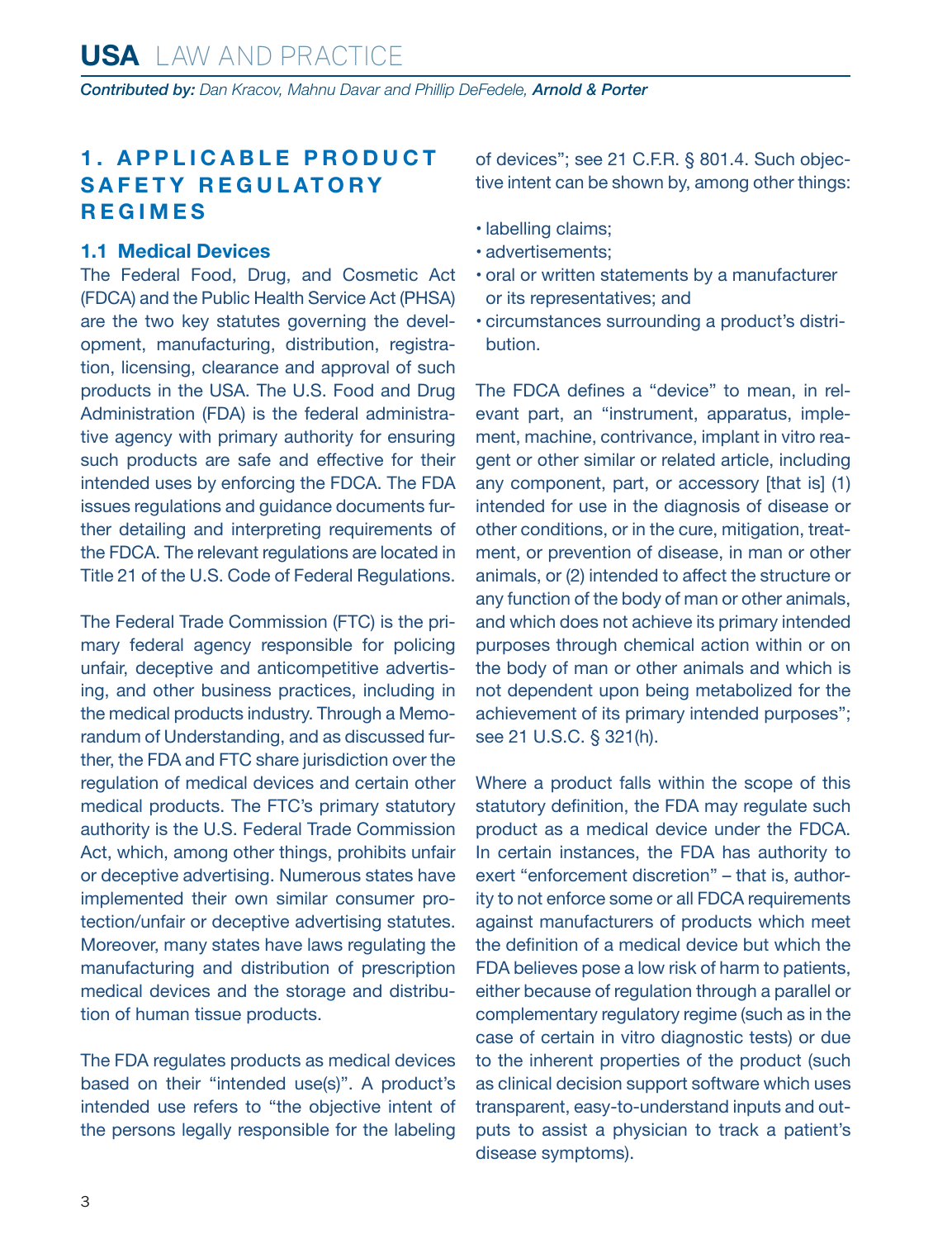<span id="page-3-0"></span>The FDA applies a risk-based classification to its regulation of medical devices. This means that a particular device's classification dictates the requirements applicable to its development, manufacture and commercialisation. The FDA places devices into three classes based on their risk.

Class I devices present the lowest level of risk and are those for which general controls (ie, basic FDA device authorities) are sufficient to provide reasonable assurance of such devices' safety and effectiveness.

Class II devices present a medium level of risk and are those for which general controls alone are not sufficient to provide reasonable assurance of such devices' safety and effectiveness, and for which there is sufficient information to establish special controls (ie, additional FDA device authorities, including performance standards) to provide such assurance.

Class III devices present the highest level of risk and are those that support or sustain human life, are of substantial importance in preventing impairment of human health, or which present a potential, unreasonable risk of illness or injury.

#### **1.2 Healthcare Products**

The FDA also regulates cosmetics and food, including dietary supplements, under the FDCA. Although these products generally do not require pre-market approval or clearance, except for certain additives, they must comply with applicable labelling and promotional requirements and must not be manufactured in a manner that renders them adulterated (eg, contaminated). Such products must also be safe for human use. The U.S. Environmental Protection Agency (EPA) generally regulates biocides under the Federal Insecticide, Fungicide, and Rodenticide Act (FIFRA), which requires, among other things, the registration of biocides and their manufacturing facilities. Depending on their intended use, however, biocides may also fall under FDA jurisdiction in certain instances.

#### **1.3 New Products/Technologies and Digital Health**

Certain digital health technologies, such as medical apps, telemedicine platforms, and wearables, may be subject to regulation under the FDCA if they meet the definition of a medical device as discussed in **1.1 Medical Devices**. As a result of the passage of the 21st Century Cures Act in December 2016, the FDCA statutorily excludes software functions from the medical device definition, under 21 U.S.C. § 360j(o), that are intended:

- for administrative support of a healthcare facility;
- for maintaining or encouraging a healthy lifestyle and are unrelated to the diagnosis, cure, mitigation, prevention or treatment of a disease or condition;
- to serve as electronic patient records provided certain conditions are met;
- for transferring, storing, converting formats or displaying clinical laboratory test or other device data and results; or
- to serve as clinical decision support unless the function is intended to acquire, process, or analyse a medical image or a signal from an in vitro diagnostic device or a pattern or signal from a signal acquisition system and provided certain conditions are met.

In addition, the FDA is currently exercising enforcement discretion for certain software functions that may constitute medical devices as defined by the FDCA but are deemed by the FDA to be low risk. Specifically, the FDA is exercising enforcement discretion for software functions that help patients self-manage a disease or condition without providing specific treatment recommendations or treatment and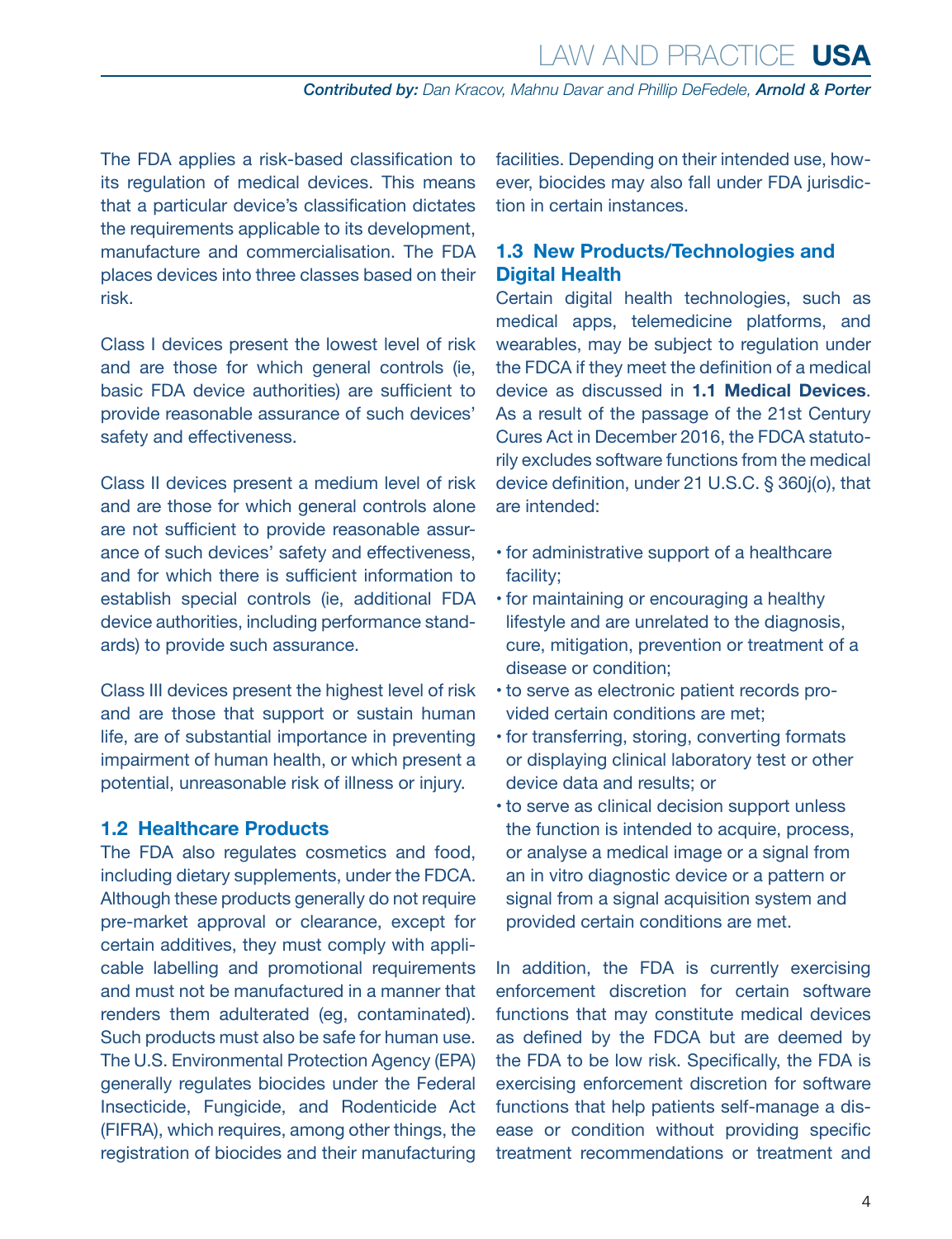<span id="page-4-0"></span>software functions that automate simple tasks for healthcare providers. Manufacturers of these products are encouraged to seek guidance from the FDA through various administrative meeting and feedback mechanisms, such as the "presubmission" meeting process and "request for classification" process.

#### **1.4 Borderline Products**

As a consequence of the broad definition of "medical device", many types of products fall within FDA jurisdiction. As noted, in some cases, the FDA has elected to exercise enforcement discretion. In others, fulfilment of FDA requirements, such as those governing manufacturing quality standards, may make reference to other regulatory or quasi-regulatory regimes. For example, while respirator particulate filtration claims are subject to the National Institute for Occupational Safety and Health and other non-FDA standards, these products are considered medical devices when marketed for a medical purpose, such as mitigation of airborne pathogens, and must go through the same registration, clearance, or approval pathway as other devices.

#### **2 . C O M M E R C I A L I S AT I O N AND PRODUCT LIFE C Y C L E**

#### **2.1 Design and Manufacture**

Domestic and foreign establishments engaged in the manufacture, preparation, propagation, compounding, assembly and/or processing of a medical device must register with the FDA and list such device with the FDA. The FDA has jurisdiction over any establishment that is engaged in these activities for a medical device intended for the US market regardless of its location in the world. Examples of such establishments include:

• specification developers;

- contract manufacturers and sterilisers;
- repackagers and relabellers; and
- initial importers of medical devices into the USA.

Generally, establishments must register and list their devices with the FDA no later than 30 days after engaging in any of the above activities. However, foreign establishments must register and list their devices prior to exporting such devices to the USA. Similarly, domestic importers must register with the FDA prior to importing devices. These initial importers must have a physical address in the USA and are responsible for ensuring that imported devices comply with FDA requirements. In addition, foreign establishments must designate, and submit to the FDA the information of a US agent that resides or maintains a place of business in the USA.

Typically, the initial importer is also the importer of record from a US customs perspective and is generally the party responsible for ensuring that medical devices or device components imported into the USA are properly labelled and meet relevant customs requirements. The FDA has joint review authority with U.S. Immigrations and Customs Enforcement (ICE) to review and inspect shipments of suspected medical devices or device components intended for distribution within the USA.

Establishments must re-submit their registration and listing information on an annual basis between 1 October and 31 December. Establishments may also update such information at any time. Certain changes, however, must be updated no later than 30 days after their occurrence, such as changes to the establishment's name, mailing address and trade name. The failure to comply with these registration and listing requirements result in a device being misbranded.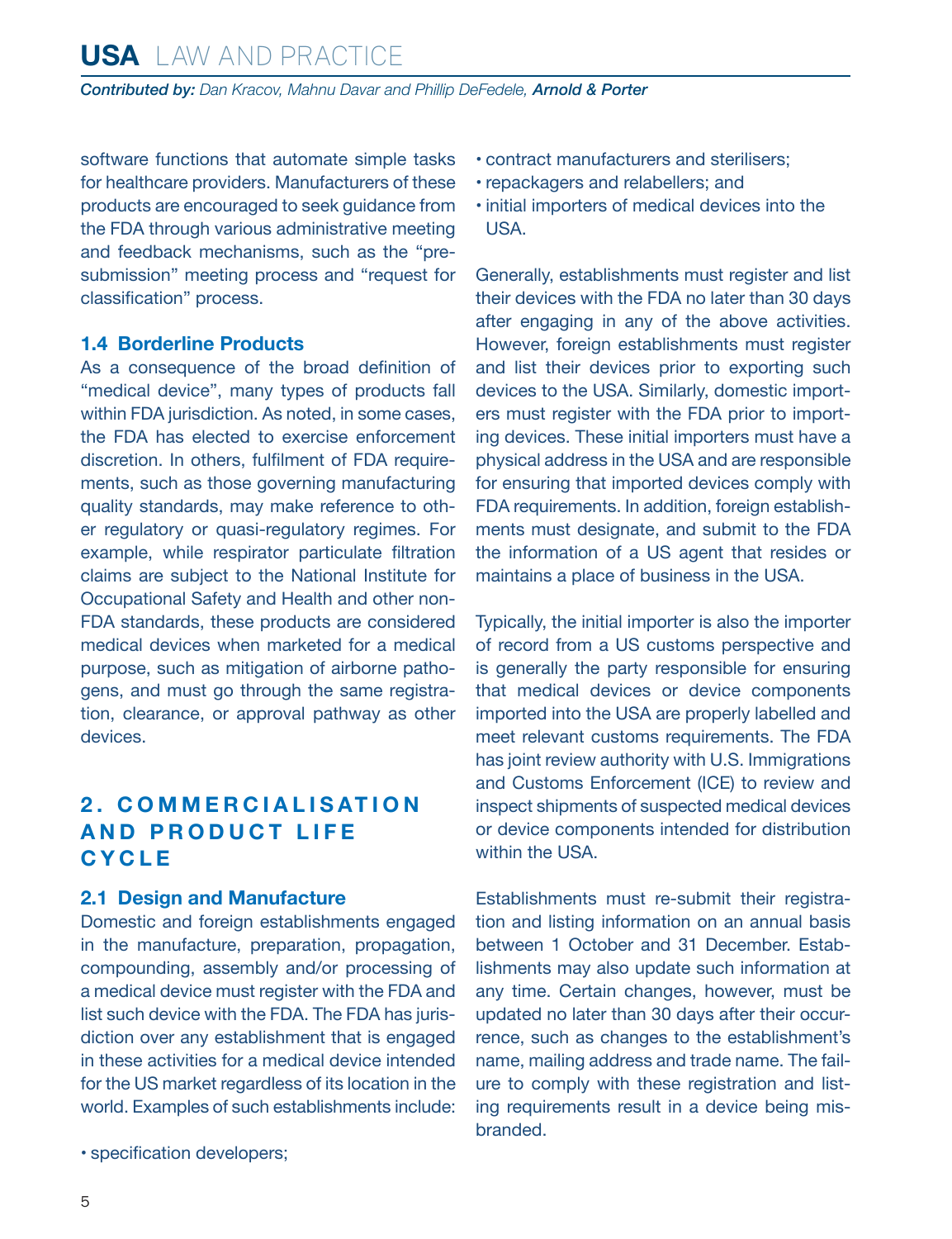Unless specifically exempt based on the specific product classification regulation or an FDA enforcement discretion policy, manufacturers of devices must comply with current good manufacturing practice (cGMP) requirements, known as the quality system regulation (QSR). The QSR sets forth cGMP requirements for devices which govern "the methods used in, and the facilities and controls used for, the design, manufacture, packaging, labeling, storage, installation, and servicing of all finished devices"; see 21 C.F.R. § 820.1(a).

The QSR applies to manufacturers of devices, meaning those that engage in the design, manufacture, fabrication, assembly or processing of a finished device. Although the QSR is broad in scope, a manufacturer only needs to comply with the provisions of the QSR that apply to its particular operations. In addition, a regulated firm may delegate certain aspects of QSR compliance to another party by written agreement; however, it remains responsible for its share of any regulated activity. The manufacture of a device in violation of the QSR renders it adulterated. In addition to complying with the QSR, manufacturers may also employ FDA-recognised consensus standards relating to, among other things, the performance, safety and other characteristics of a device, which can facilitate the pre-market review process discussed in **2.4 Marketing and Sales**.

A fundamental QSR requirement is that a manufacturer maintains a quality management system (QMS) appropriate for the devices it manufactures and that it complies with the QSR. Management must be involved in the oversight and review of the QMS and establish and implement an overarching quality policy. In addition, a manufacturer must have an appropriate quality organisation with sufficient resources. The head of a manufacturer's quality department must also have sufficient authority, and support from

management to run an effective QMS free from undue commercial influence. Manufacturers must also establish procedures for, and routinely conduct, quality audits and take appropriate corrective action. The QSR requires manufacturers to have sufficient quality personnel with the necessary education, background, training and experience, and to implement procedures for, and conduct, training.

The QSR also requires manufacturers to establish and maintain procedures to control the design of the device to ensure that specified design requirements are met. This particular QSR provision has been used by the FDA to address the emerging role of software in devices. Manufacturers must also establish and maintain procedures to control all quality documents, to ensure that all purchased or otherwise received products and services conform to specified requirements, and to identify products during all stages of receipt, production, distribution and installation. Manufacturers must develop, conduct, control and monitor production processes to ensure that a device conforms to its specifications and establish and maintain process control procedures.

Each manufacturer must also ensure that all inspection, measuring and test equipment is suitable for its intended purposes and capable of producing valid results. The QSR also requires manufacturers to establish and maintain procedures to ensure that equipment is routinely calibrated, inspected, checked and maintained, and implement and follow procedures for acceptance activities. Procedures must also be implemented for control of non-conforming product, implementing corrective and preventive actions, control of labelling activities, and the handling and storage of product.

The QSR also imposes various record-keeping requirements on manufacturers. Records must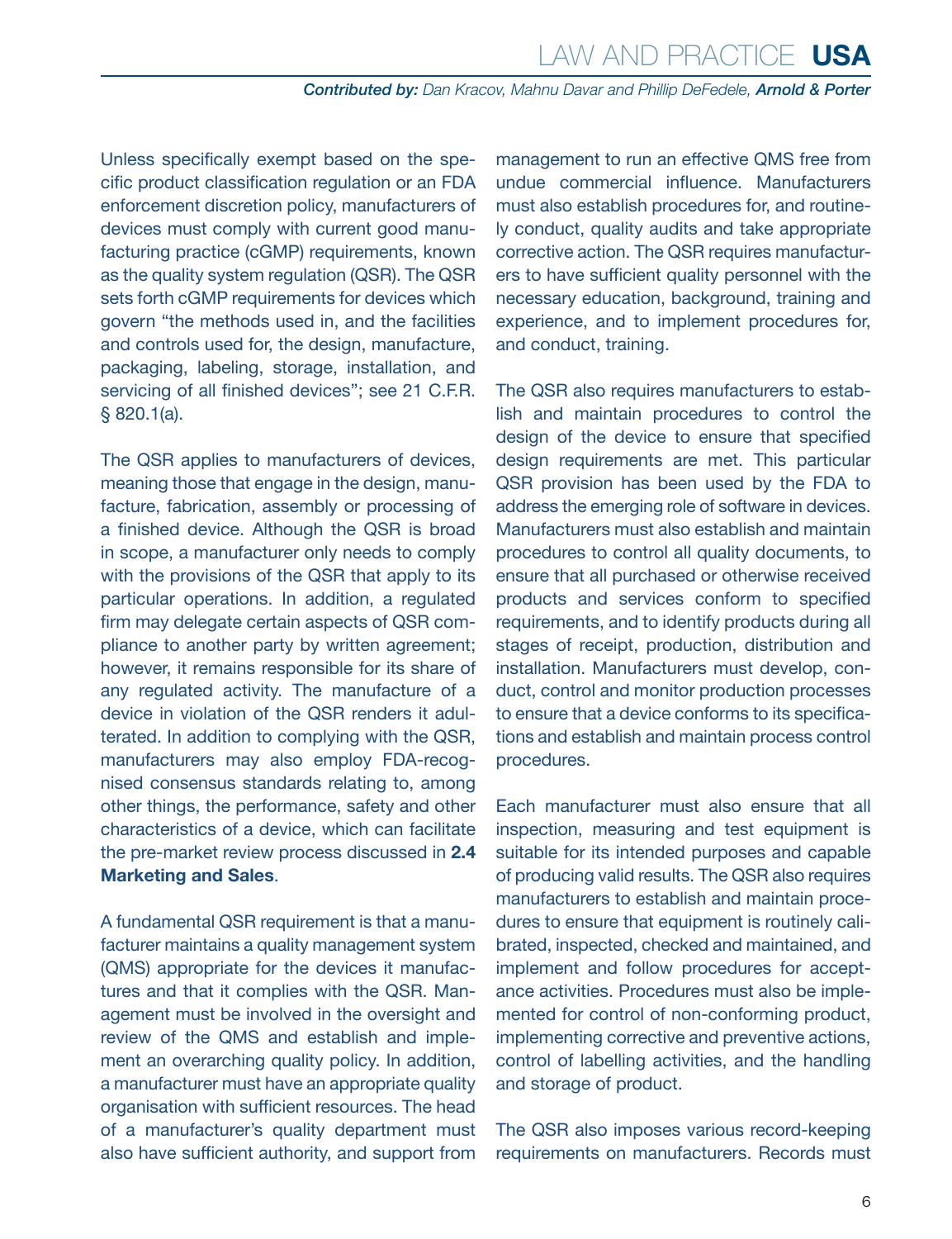<span id="page-6-0"></span>be obtained at the manufacturing establishment or another location that is reasonably accessible to the manufacturer's responsible officials and FDA inspection personnel. Manufacturers must also maintain device master records for each device, as well as device history records for each batch/lot/unit of devices manufactured. The QSR also requires manufacturers to maintain a quality system record and complaint files. Manufacturers must establish and maintain procedures for receiving, reviewing and evaluating complaints by a formally-designated unit. Finally, establishment of a corrective and preventative action planning process is an essential part of a QMS.

#### **2.2 Corporate Social Responsibility, the Environment and Sustainability**

The FDA does not directly regulate corporate social responsibility, the environment or sustainability throughout the product life cycle, although rarely an environmental assessment can be required in certain regulatory scenarios. However, the EPA at the federal level and state and local agencies govern the disposal of certain medical waste and manufacturing facilities. Such requirements may include obtaining appropriate licences and permits and conducting testing.

#### **2.3 Advertising and Product Claims**

Device manufacturers are responsible for ensuring that a device's label and labelling comply with the FDCA and are otherwise consistent with its 510(k) clearance or pre-market approval, each of which are discussed in **2.4 Marketing and Sales**. A device's label is any written, printed or graphic matter displayed upon its immediate container; whereas, a device's labelling broadly refers to any labels and other written, printed or graphic matter on the device or any of its containers or that otherwise accompany the device. Labelling is broadly construed to include any material that has a textual relationship to a device, including user manuals, instructions for use, sales brochures and information on product websites.

The FDA has promulgated specific requirements for device labels and labelling. For example, a device's label must specify the name and address of the manufacturer, packer or distributor and contain a unique device identifier. In addition, a device's labelling must be adequate for its intended use, provide adequate directions for use, and cannot be false or misleading in any particular. Product labelling claims must generally be substantiated by the same level of evidence required for FDA clearance or approval of those claims. For Class I and II devices, the FDA and FTC essentially share the same standard of evidence for claim substantiation, although the FDA has more detailed guidance and requirements for the kinds of clinical and non-clinical data that a manufacturer must collect and submit to support clearance/approval and subsequent promotional labelling claims.

In 2018, the FDA issued guidance clarifying that manufacturers may make claims in labelling or advertising which is consistent with their cleared or approved labelling and scope of authorised intended uses so long as those claims are substantiated, do not raise new or significant safety issues, and do not represent a material departure from the scope of approval, as detailed in the guidance.

The FDA has long recognised that certain types of communications will not, as a matter of FDA enforcement policy, be used as evidence of a product's intended use or subject to promotional requirements. Generally, to fall within this category of communications, known as "scientific exchange", a communication must be objective and medical/scientific in nature, delivered in a non-promotional setting/context, and delivered by non-promotional personnel (eg, medical affairs). Examples of such communications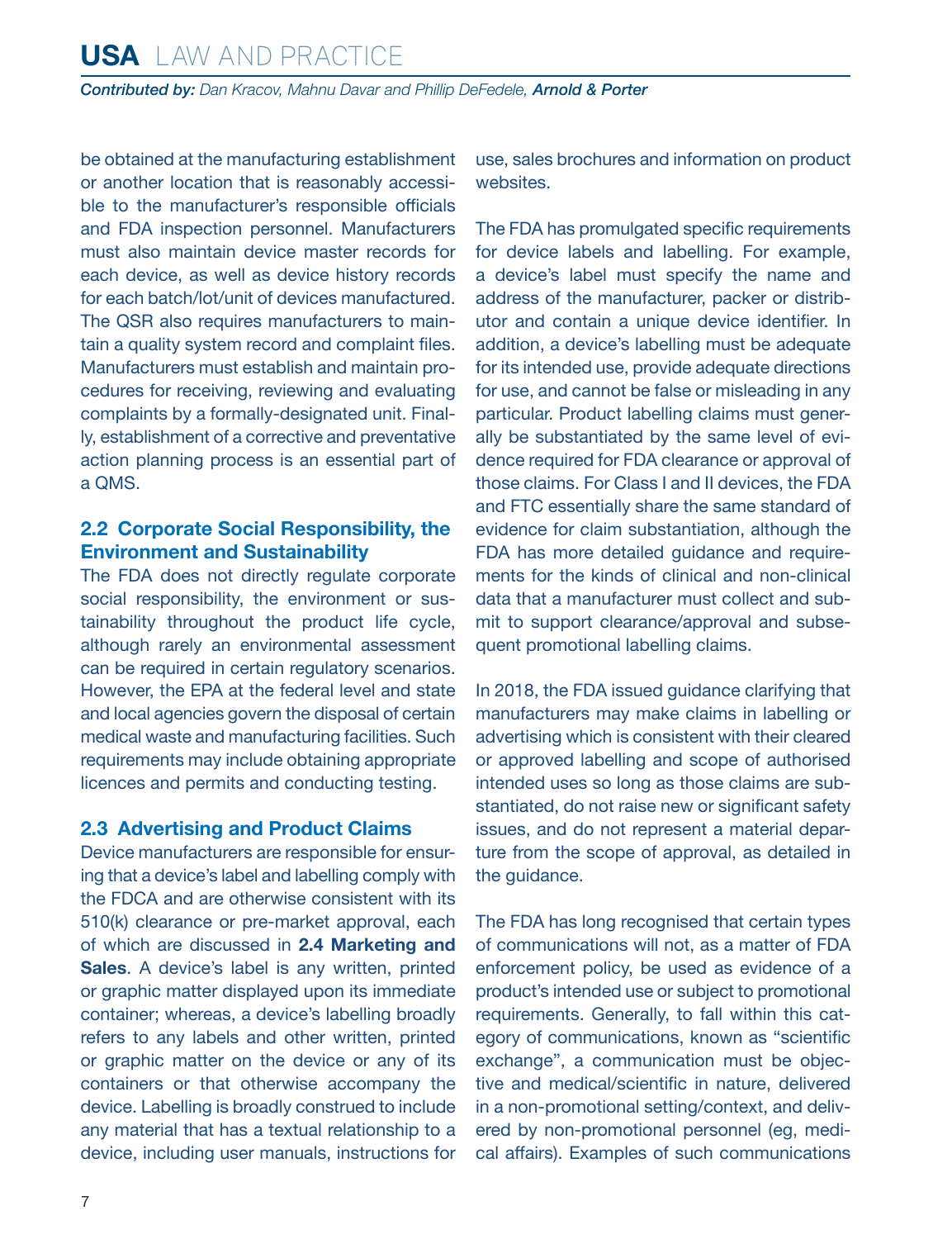<span id="page-7-0"></span>include medical/scientific peer-reviewed publications, presentations of clinical data at scientific conferences, responses to unsolicited requests for medical information, certain information regarding unapproved/uncleared products or uses provided to payors, and institutional review board (IRB)-approved clinical trial recruitment materials.

As noted in **1.1 Medical Devices**, while the FDA has primary jurisdiction over and sets the standards for device labels and labelling, the FTC has primary jurisdiction over advertising. As a threshold matter, any advertising or promotional claims of a device must be consistent with its labelling and 510(k) clearance or pre-market approval and be truthful and non-misleading, including disclosing material limitations and risks and being substantiated by the appropriate level of scientific evidence. Specific FTC regulations and guidance govern the evidence required to substantiate device performance claims, safety and efficacy claims, and endorsements or testimonials given by product users or prescribers. The FTC requires medical product safety or efficacy claims to be substantiated by competent and reliable scientific evidence.

The FTC, as well as state attorneys general and, in certain instances, competitors or consumers, all have standing to bring suit against a medical device company that engages in false, deceptive, disparaging or misleading advertising practices. Even where promotional claims are consistent with a broad/general indication, however, claims should not detail a more specific indication that may, among other things, presume a specific clinical outcome or provide a new type of diagnostic information that significantly impacts patient management. Failure to comply with advertising requirements renders a device misbranded and is a common area of enforcement and scrutiny by the FDA, the FTC, other federal and state agencies, competitors and other private litigants. Consequently, US regulatory and enforcement authorities expect companies responsible for product labelling and promotion to review product claims (such as advertising materials, sales representative field materials, and websites) for consistency with applicable FDA and FTC requirements prior to use.

#### **2.4 Marketing and Sales**

Generally, Class I devices do not require a premarket clearance or approval unless otherwise specified in the applicable classification regulation. Class II devices generally require premarket clearance through the submission of a 510(k) pre-market notification upon a determination of "substantial equivalence" to a legally marketed predicate device. If an appropriate predicate does not exist, a device would be considered a Class III device (requiring a pre-market approval), unless down-classified to Class II or Class I via a de novo submission. The de novo process is a risk-based classification process in which the FDA will make a risk-based evaluation as to whether the device can be classified into Class I or Class II. Class III devices require a pre-market approval (PMA) prior to commercial distribution. The PMA process, which often requires demonstration of safety and efficacy for the proposed intended use, is a more rigorous and lengthy process than pre-market clearance and generally requires the sponsor to conduct clinical trials.

Manufacturers must submit a 510(k) to the FDA at least 90 days prior to the initial marketing of a device, making a change or modification to a cleared device that could significantly affect the safety or efficacy of the device, or making a major change or modification to the intended use of a previously cleared device. A 510(k) is a pre-market notification intended to demonstrate that the device, or change or modification, is substantially equivalent to a predicate device (ie, a device that that is already legally marketed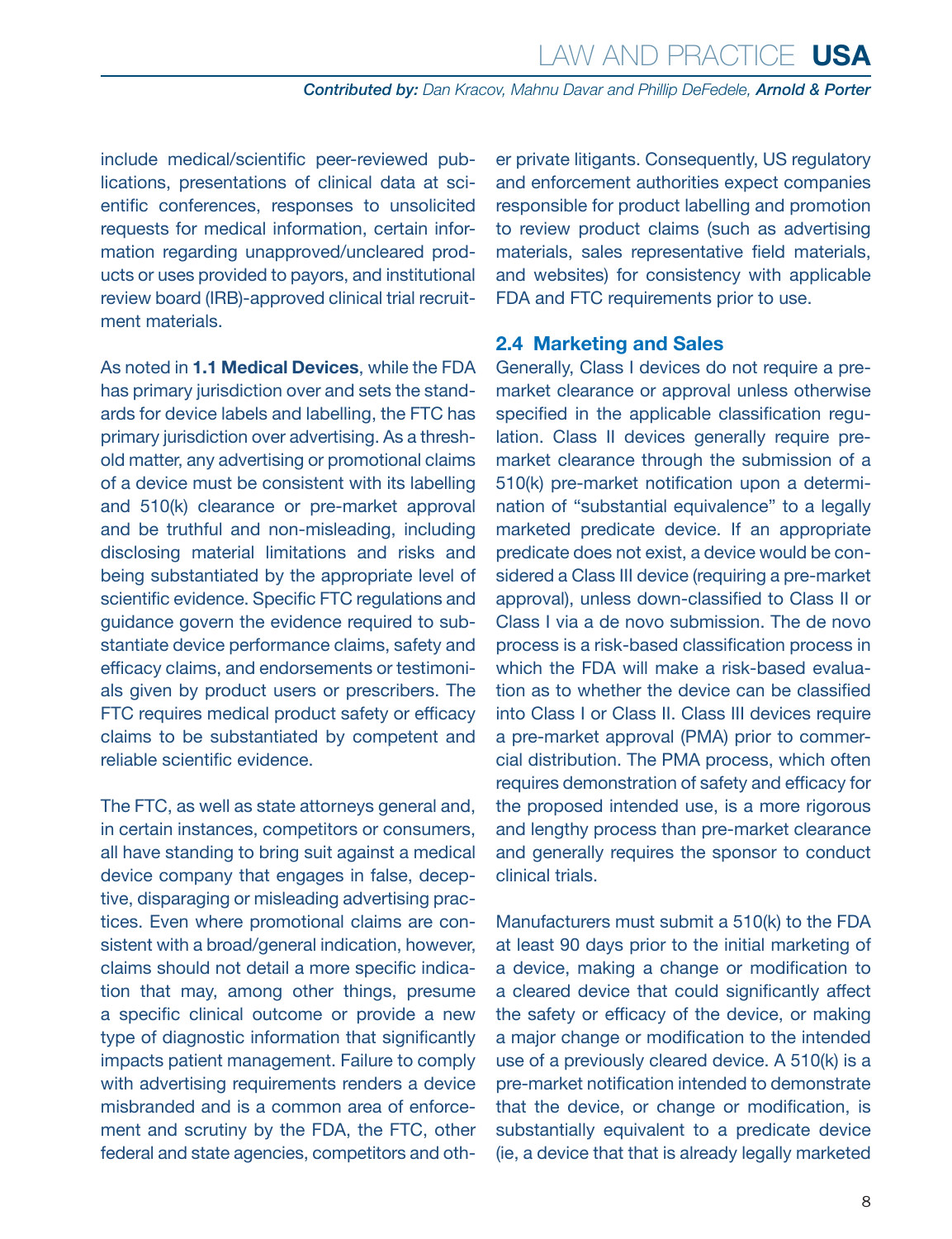<span id="page-8-0"></span>because it was on the market prior to 28 May 1976 and does not require a PMA, or because it was found to be substantially equivalent to another device, or because it was reclassified by the FDA from Class III to II).

A device is considered substantially equivalent to a predicate device if: (i) it has the same intended use and technological characteristics as the predicate; or (ii) it has the same intended use as the predicate but different technological characteristics that do not raise different questions of safety and effectiveness, and the information submitted to the FDA demonstrates that the device is as safe and effective as the predicate device. If the FDA finds that the 510(k) demonstrates that the device, or change or modification, is substantially equivalent to the predicate device, it will "clear" the device for marketing. The FDA will notify the 510(k) applicant within 15 calendar days of receiving the submission whether the 510(k) was accepted for substantive review. The FDA's goal is to reach a decision on the 510(k) within 90 calendar days of receiving the submission.

PMA approval, on the other hand, is based on a determination by the FDA that the PMA contains sufficient and accurate scientific evidence demonstrating a reasonable assurance that the device is safe and effective for its intended use(s). This applies to initial product approval as well as subsequent new intended uses and certain changes or modifications. The FDA's goal is to reach a decision on a PMA within 180 days after receipt of a PMA that it accepts for filing and to which the sponsor does not submit a major amendment. PMAs must include, among other information, clinical and non-clinical data, and often require sponsors to conduct their own clinical studies.

Before conducting clinical studies in support of a PMA, the sponsor must comply with the investigational device exemption (IDE) standards at 21 C.F.R. Part 812, which govern clinical and nonclinical data collection. An IDE allows the investigational device to be used in a clinical study in order to collect necessary data, including on the device's safety and effectiveness, so long as certain regulatory standards, including protections for the health, safety and welfare of clinical trial subjects are met. The IDE regulations apply to all clinical evaluations of investigational devices, unless exempt; however, submissions to the FDA are only required for significant risk studies. An IDE will go into effect 30 days after the FDA's receipt of the application unless the FDA notifies the sponsor that the investigation cannot begin.

#### **2.5 Internationalisation**

A variety of factors over the past several decades have contributed to device manufacturers moving their physical manufacturing operations abroad, although the USA market remains a key commercial focus. Such factors include:

- changes to the US tax code that no longer advantaged domestic manufacturing;
- lowering production costs;
- increasing productivity;
- reducing environmental-related liabilities;
- finding suitable locations for large-scale manufacturing facilities; and
- growth of ex-US markets.

Even where products are produced oversees, they must meet applicable FDA requirements in order to enter, and remain on, the US market.

The FDA actively co-ordinates with foreign regulatory authorities, especially as part of international harmonisation efforts. In particular, the FDA frequently collaborates with the EU's European Medicines Agency, the UK's Medicines and Healthcare products Regulatory Agency (MHRA), and Japan's Ministry of Health, Labour and Welfare (MHLW) and Pharmaceuticals and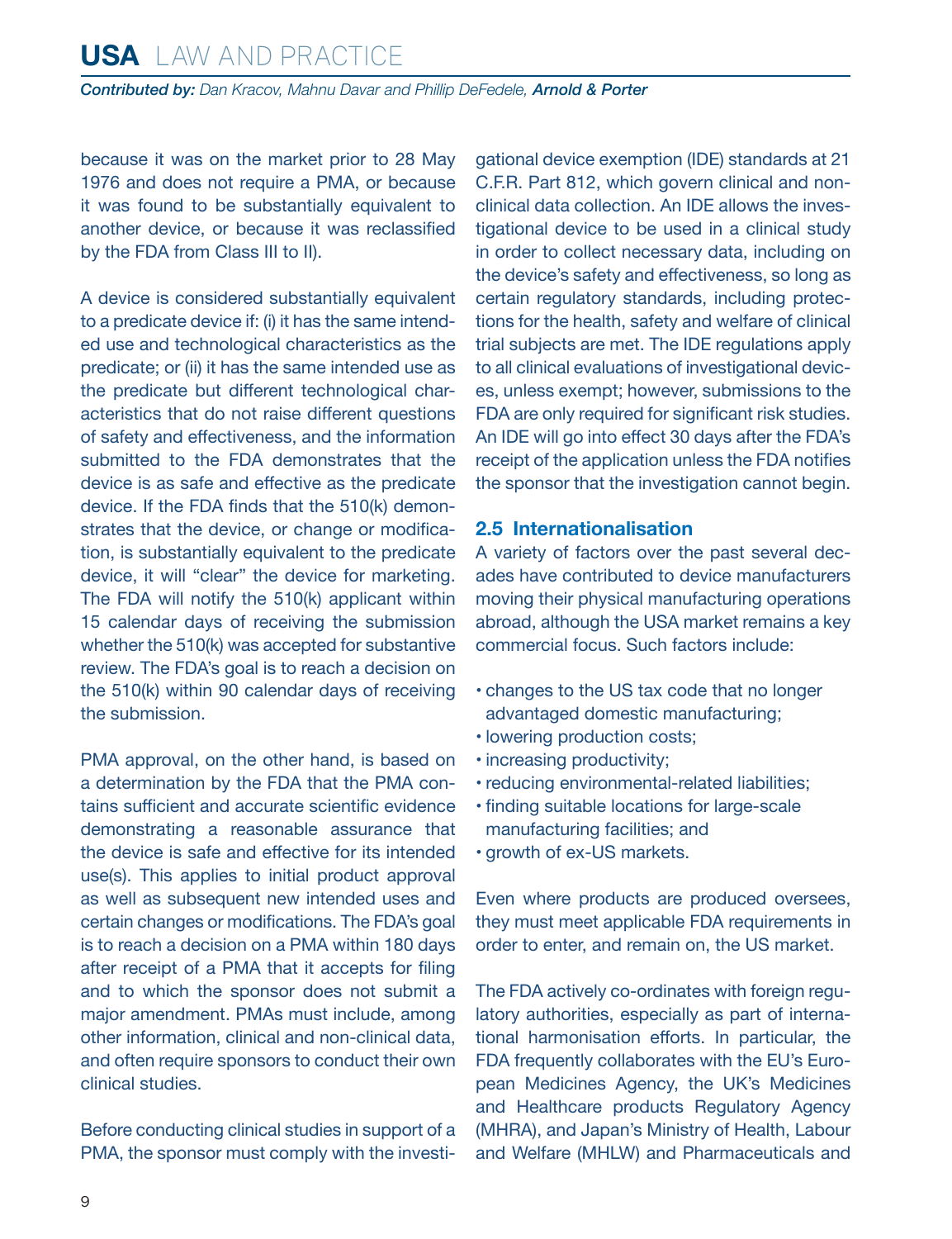<span id="page-9-0"></span>Medical Devices Agency (PMDA) to help establish international harmonised standards.

The FDA also participates in the Medical Device Single Audit Program (MDSAP), which permits an MDSAP-recognised auditing organisation to conduct a single regulatory audit of a medical device manufacturer that satisfies the requirements of MDSAP-participating regulatory authorities. The FDA accepts MDSAP audit reports in lieu of routine surveillance inspections. In addition to the FDA, MDSAP members are currently:

- Therapeutic Goods Administration of Australia;
- Brazil's *Agência Nacional de Vigilância Sanitária*;
- Health Canada; and
- Japan's MHLW and PMDA.

#### **2.6 Post-marketing Obligations – Including Corrective Actions and Recalls**

Device manufacturers must comply with requirements governing field corrective actions and safety reporting. Due to public health implications, these requirements are generally subject to increased FDA scrutiny. Failures to timely recall or correct defective products, and to notify the FDA of the same, are often the focus of product liability plaintiffs who seek to establish knowledge of a safety issue and the failure to meet a duty of care by the manufacturer. Such failures may also lead to the FDA conducting a "for cause" inspection.

Device manufacturers (ie, persons or entities that manufacture, prepare, propagate, compound, assemble or process a device) must comply with the FDA requirements regarding medical device reports (MDRs) and reporting certain corrections and removals of medical devices. Under MDR requirements, a device manufacturer must submit reports of individual adverse events to the FDA within 30 calendar days of becoming aware of a reportable death, serious injury or malfunction. Manufacturers must also submit reports of individual adverse events to the FDA within five working days after becoming aware of a reportable event that requires remedial action to prevent an unreasonable risk of substantial harm or for which the FDA has made a written request. Reportable events are generally those that reasonably suggest a device may have caused or contributed to a death or serious injury or involve malfunctions that would likely cause or contribute to a death or serious injury.

In addition to these reporting requirements, manufacturers must develop and implement written MDR policies and procedures regarding, among other things, the identification, communication and evaluation of events. Manufacturers must also abide by documentation and recordkeeping requirements for MDRs.

Manufacturers must also submit reports to the FDA regarding any correction or removal of a device that it initiates to reduce a risk to health posed by the device or to remedy a violation of the FDCA caused by the device and which may present a risk to health. Manufacturers must submit such reports to the FDA no later than ten working days from initiating the correction or removal. A correction is any repair, modification, adjustment, relabelling, destruction or inspection of a device without its physical removal from its point of use. A removal is the physical removal of a device from its point of use to another location for correction. Even where a correction or removal is not reported to the FDA, a manufacturer must maintain records of such correction or removal.

Device manufacturers maintain primary responsibility for the initiation and conduct of product recalls, market withdrawals and stock recover-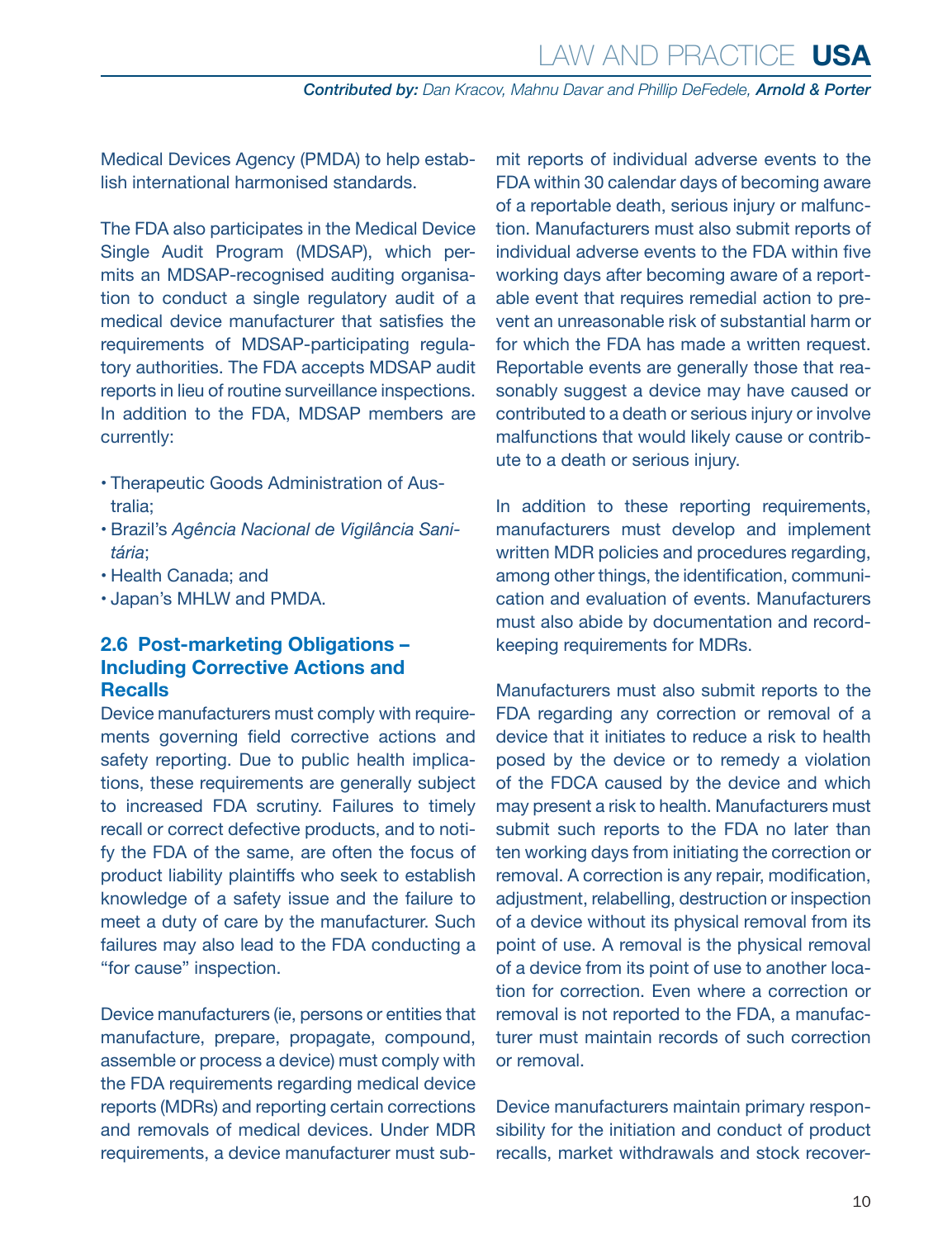<span id="page-10-0"></span>ies. A recall is where a manufacturer corrects or removes a marketed product that the FDA considers to be in violation of the FDCA and against which the agency would initiate legal action, but does not include a market withdrawal or a stock recovery. A market withdrawal is a manufacturer's removal or correction of a distributed product that involves a minor violation that would not be subject to legal action by the FDA or that involves no violation; a stock recovery is a manufacturer's removal or correction of a product that has not been marketed or that has not left the direct control of the firm (ie, the product remains on premises owned by, or under the control of, the manufacturer and has not been released for sale or use).

Manufacturers may voluntarily initiate recalls of products that violate the FDCA and must notify the FDA accordingly. The FDA will evaluate the health hazard presented by a recalled product by considering, among other things, any harm that may have already occurred, the likelihood of further harm and the seriousness of such harm. Based on this evaluation, the FDA will categorise the recall as:

- Class I there is a reasonable probability that the use of, or exposure to, a violative device will cause serious adverse health consequences or death;
- Class II use of, or exposure to, a violative device may cause temporary or medically reversible adverse health consequences or the probability of serious adverse health consequences is remote; or
- Class III use of, or exposure to, a violative device is not likely to cause adverse health consequences.

Manufacturers must take several actions in connection with a recall, including notifying its direct accounts and other users of the recall, ceasing further distribution of the product, conducting effectiveness checks, preparing status reports and arranging for appropriate disposition of the recalled products. The failure to timely conduct a recall or to notify the FDA can result in violations of the FDCA, including criminal violations if the issue caused a significant risk of patient harm. In addition, recalls often precipitate consumer litigation and requests for refunds.

#### **3 . R E G U L AT O R E N G A G E M E N T A N D E N F O R C E M E N T**

#### **3.1 Regulatory Authorities**  See **1.1 Medical Devices**.

#### **3.2 Regulatory Enforcement Mechanisms**

The FDA oversees manufacturers' compliance with the FDCA medical device requirements in a variety of ways, including routine or for-cause inspections, which are often the product of complaints by customers, competitors or other regulators, reviews or inspections of regulated materials entering the US ports of entry, surveillance of manufacturer websites or presentations at industry conferences, reviews of manufacturer regulatory submissions, and reviews of information received from other agencies such as requests for technical review assistance by the U.S. Securities and Exchange Commission of securities filings describing regulated products.

The FDA may conduct routine or "for cause" inspections. For routine inspections, the FDA will inspect device establishments using a riskbased inspection schedule. The FDA will consider, among other things, the establishment's compliance history, its history of recalls, and the inherent risk of the devices it manufactures. The FDA will generally conduct a for cause inspection following the emergence of a safety signal, complaints by product users, patients, custom-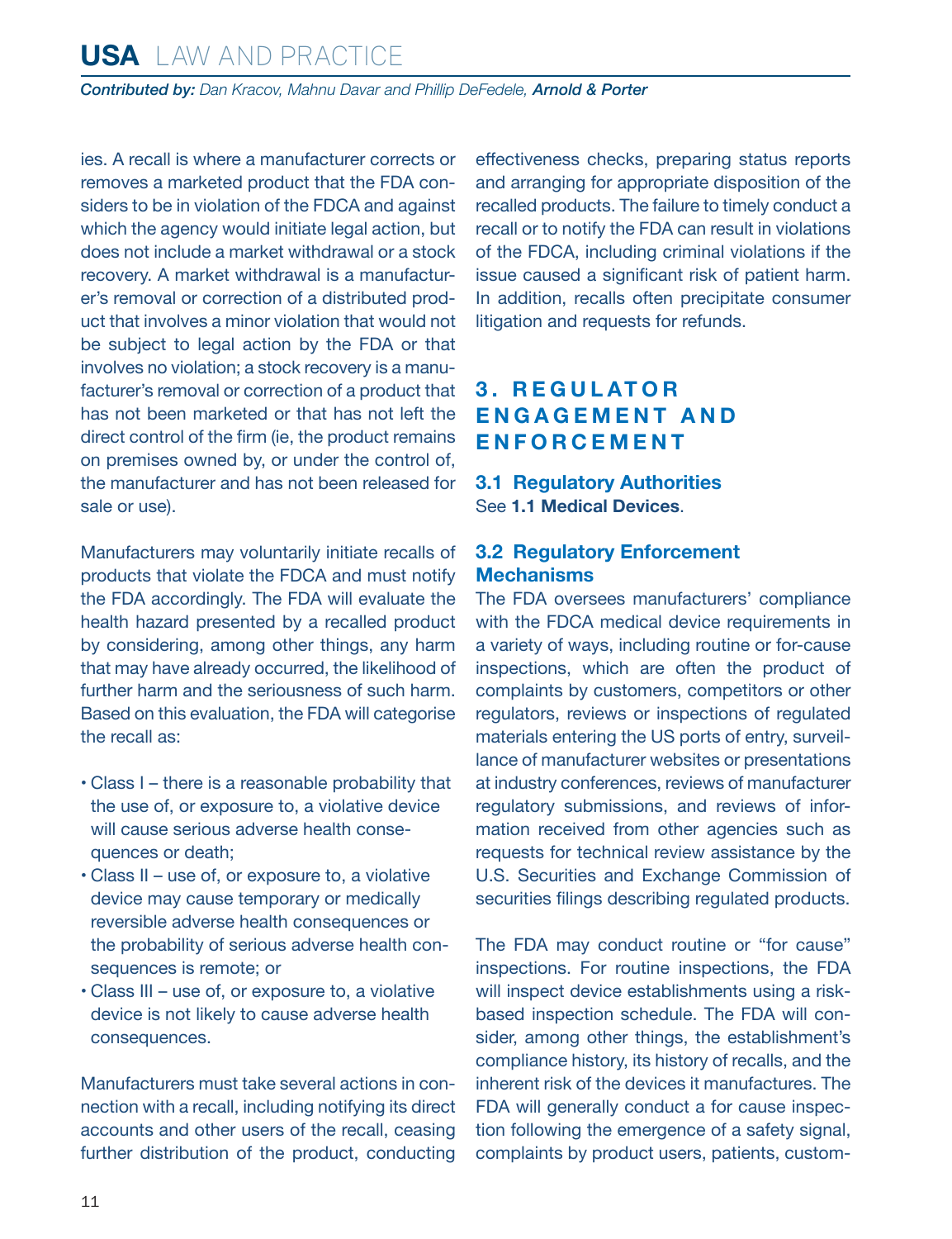ers or competitors, or field corrective actions, such as recalls. In either case, device establishments must co-operate and comply with such inspections or else they risk the FDA deeming its devices adulterated. Depending on the outcome of the inspection, the establishment may receive an FDA Form 483, detailing inspectional observations. The establishment will need to promptly respond to, and remediate, such observations or risk further agency action.

Where the FDA believes it has identified evidence of a violation of the FDCA, the agency may take a variety of advisory and administrative actions on its own, such as sending the violative firm an Untitled Letter or Warning Letter and requesting corrective action, issuing an import alert, authorising administrative hold or detention of violative product, or working with the Department of Justice (DOJ) to sue to seize product or enjoin certain violative activity. The FDA is generally afforded wide enforcement discretion in determining whether to initiate such actions and which actions to utilise.

Untitled Letters and Warning Letters are usually made public and are followed closely by other regulatory enforcement agencies as well as the plaintiffs' bar; thus even a resolved Untitled Letter or Warning Letter can result in collateral legal and reputational consequences. In addition to inspectors, the FDA employs criminal investigators through the FDA Office of Criminal Investigations (OCI). The FDA OCI is an expert investigative branch that is authorised to collect and evaluate evidence to determine whether an individual or company may have committed a serious violation of the FDCA. As the FDCA authorises criminal penalties for companies and individuals, the FDA has the authority to refer cases to the DOJ for further investigation and prosecution.

In general, enforcement under the FDCA in the device space tends to involve the following.

- Distribution or sale of a medical device without appropriate clearance, approval, or IDE on file ("pre-approval promotion"); this is a violation of the misbranding and adulteration provisions of the FDCA.
- Promotion of a medical device for an intended use other than the one for which it has been cleared or approved, such as promotion of a device with a broad intended use for a specific disease or organ type ("off-label promotion"). Although the FDA's authority to police truthful, non-misleading statements about off-label efficacy or safety have increasingly been limited by US courts, the agency continues to use evidence of off-label promotion to support enforcement, particularly where there is evidence of patient harm.
- Manufacturing or distribution of a medical device or device component that is not in compliance with the QSR or special controls related to product manufacturing or safety. Such an act is a violation of the adulteration provisions of the FDCA. In addition to failing to comply with the QSR, the FDA may deem devices adulterated for a number of other reasons – for example, failing to produce the product in sanitary conditions or within the specifications required for the device to perform safely and effectively for the uses intended. Others relate to technical but important prohibitions under the FDCA, such as improper refusal of the FDA to inspect a manufacturing facility or changing or altering the physical device packaging without authorisation.
- Failure to timely file accurate required reports, such as MDR reporting, field actions (such as recalls), or other required reports. Failure to file is a separate violation of the FDCA, although such a failure can also be used as evidence of adulteration. False or misleading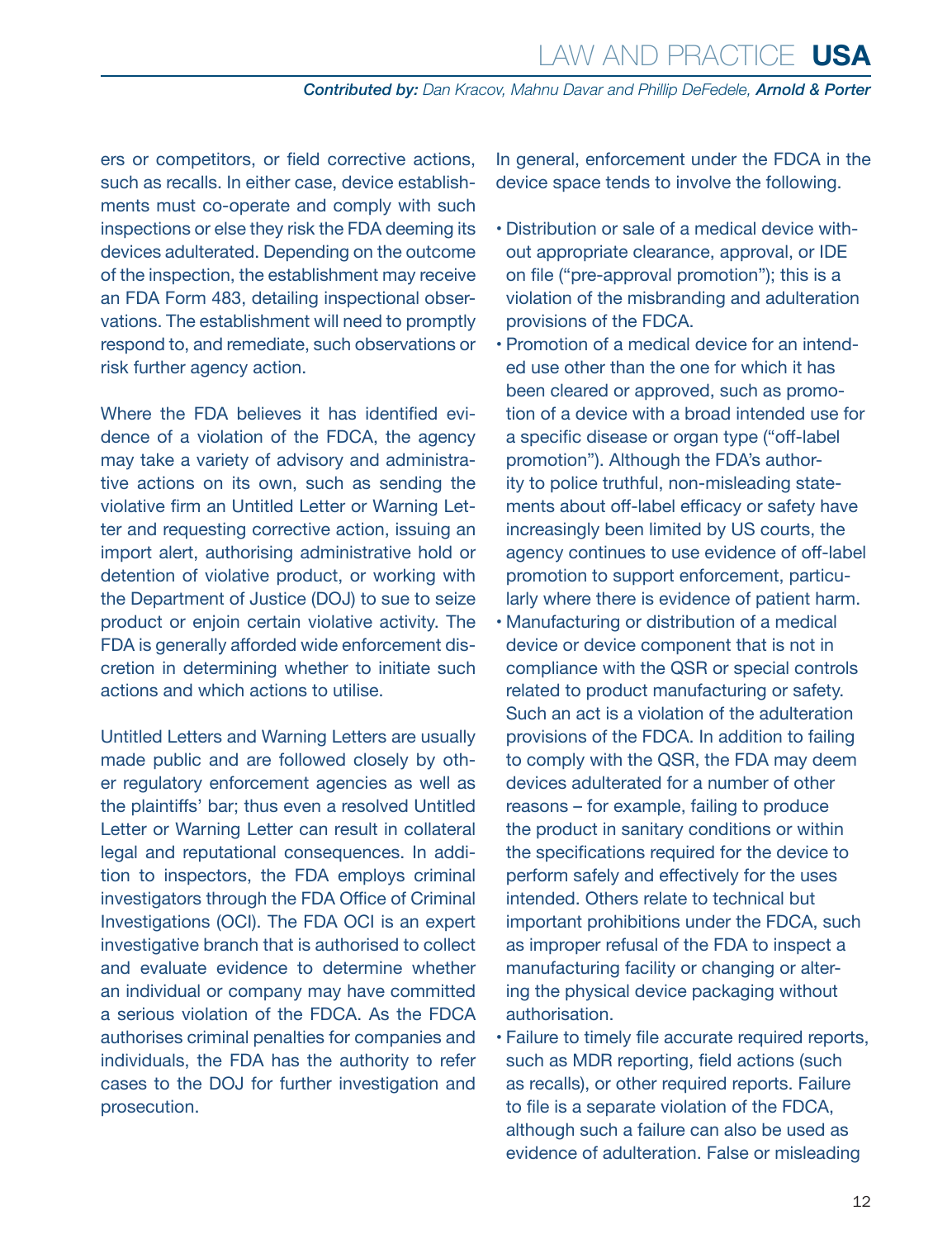<span id="page-12-0"></span>filings can also give rise to separate violations of US law, including liability for the individual making the false report.

#### **4. LIABILITY**

#### **4.1 Product Safety Offences**

Committing or causing prohibited acts (ie, violations) under the FDCA are subject to criminal penalties. Criminal penalties are periodically adjusted for inflation and other factors under the Criminal Fines Enforcement Act. As a general matter, such violations are misdemeanours punishable by imprisonment of up to one year and/or a fine of up to USD100,000 per offence for individuals and USD200,000 per offence for corporations. However, subsequent violations, and violations committed with the intent to defraud or mislead, are felonies punishable by imprisonment of up to three years and/or a fine of up to USD250,000 per offence for individuals and USD500,000 per offence for corporations. Generally, the FDA will afford potential violators an opportunity to take appropriate and prompt corrective actions before initiating a criminal prosecution unless the offence presents a danger to health or constitutes an intentional, gross or flagrant violation.

For certain violations of the FDCA, the FDA may seek to impose civil monetary penalties (CMPs). Subject to certain exceptions, the FDA may impose CMPs against any person who violates a requirement of the FDCA relating to devices; these have most often been used in instances where an executive or their company has failed to file required post-marketing device reports. CMPs cannot exceed USD28,914 per violation and USD1,927,676 for all such violations adjudicated in a single proceeding. These CMP amounts are adjusted annually. The FDA will first issue a complaint to the manufacturer against which it is considering issuing CMPs, and the manufacturer can request a hearing on the matter. Additional procedural requirements also apply.

#### **4.2 Product Liability**

The USA does not have a comprehensive federal statutory or regulatory regime governing product liability. Rather, each state has its own product liability laws and doctrines derived from statutes or case law. As a result, the precise legal theories available to any given plaintiff depend on which state's law applies.

In product liability cases, courts typically apply the law of the home state of the plaintiff. Although specifics may differ among the states, the broad principles that govern product liability are generally similar across the USA. It is also important to note that the scope of liability depends significantly on the state in which the litigation proceeds. This is not just the result of different laws, but because the jury pools' and judges' approaches towards product liability litigation differs widely among the states. Frequently, plaintiffs' attorneys seek to bring product liability cases in jurisdictions that have gained reputations for plaintiff-favourable verdicts and/or judges. As a result of this state-by-state variation, a common key dispute in product liability cases is determining the proper location for the litigation to proceed.

#### **4.3 Judicial Requirements**

There are several common theories of liability that plaintiffs pursue in medical device litigation across the USA. However, because of the existing FDA regulatory framework governing medical devices, plaintiffs must first overcome the issue of pre-emption, which precludes state product liability suits. The level of protection afforded by pre-emption depends heavily on whether the product is a PMA device or a 510(k) device.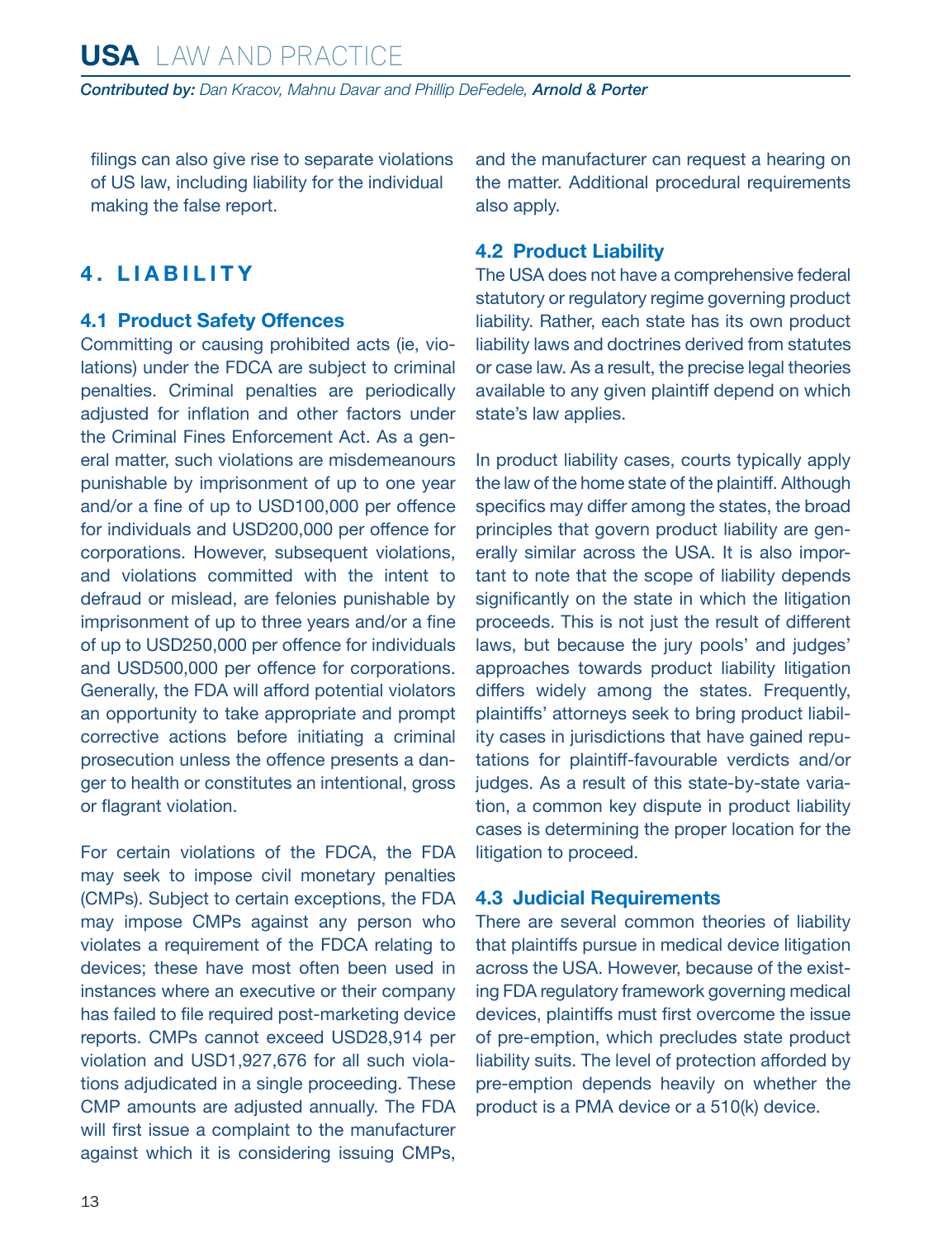Devices approved under a PMA enjoy robust, though not absolute, protection from product liability suits. Generally, state law claims for negligence, strict liability and implied warranty against the manufacturer of a PMA device are pre-empted except where violations of FDA requirements are alleged. 510(k)-cleared devices enjoy much less protection. However, the U.S. Supreme Court has rejected the broad application of pre-emption to 510(k)-cleared devices because the clearance process instead depends on substantial equivalence vis-à-vis a predicate device and is not a full safety and effectiveness review.

The most common theory of medical device product liability in the USA is "strict liability". Under that theory, one who designs, manufactures or sells a product in a defective condition that caused the product to be unreasonably dangerous to the user or his or her property may be subject to liability for physical harm caused to the user without regard to whether the manufacturer was at fault or engaged in culpable wrongdoing. As a result, a defendant may be held liable under a strict liability theory even if it exercised all possible care in the preparation and sale of the product.

There are three sub-theories of strict liability, as detailed below.

- Design defect: most courts impose liability for design defect if the product could feasibly have been designed in a safer manner. A minority of courts ask instead whether a product is considered defective when it is dangerous to an extent not expected by the ordinary consumer who purchases it.
- Failure to warn: to hold a manufacturer liable for failing to warn of certain risks, the plaintiff must establish that the foreseeable risks of harm could have been avoided by providing reasonable instructions or warnings, and the

failure to provide those instructions or warnings makes the product unreasonably dangerous. The adequacy of a product's label or instructions for use is the typical focus of this claim.

• Manufacturing defect: to hold a manufacturer liable for a manufacturing defect, the plaintiff must establish that due to a problem in the manufacturing process, the particular product used by the plaintiff was unsafe because it differed from the manufacturer's intended design.

Under the theory of negligence, the plaintiff must establish that a manufacturer failed to exercise reasonable care in manufacturing, labelling or designing the product. Many jurisdictions impose both strict and negligence-based liability for harm caused by products based on manufacturing defects, design defects and warning defects. Commonly, plaintiffs will assert both strict liability and negligence theories together in the same case.

Most states recognise various causes of action against manufacturers on the basis that they misled consumers about the safety of their products. "Common-law fraud" generally requires the plaintiff to prove that a misrepresentation was made with knowledge of its falsity with an intent to defraud, that the plaintiff justifiably relied on that misrepresentation, and that the plaintiff suffered damage as a result.

"Negligent misrepresentation" is similar but requires only that the defendant should have known of the falsity rather than having actual knowledge of such falsity. As referenced in **1.1 Medical Devices**, many states have enacted consumer protection statutes under which plaintiffs may bring consumer fraud actions. Such statutes generally prohibit false advertising and/or deceptive acts or practices and include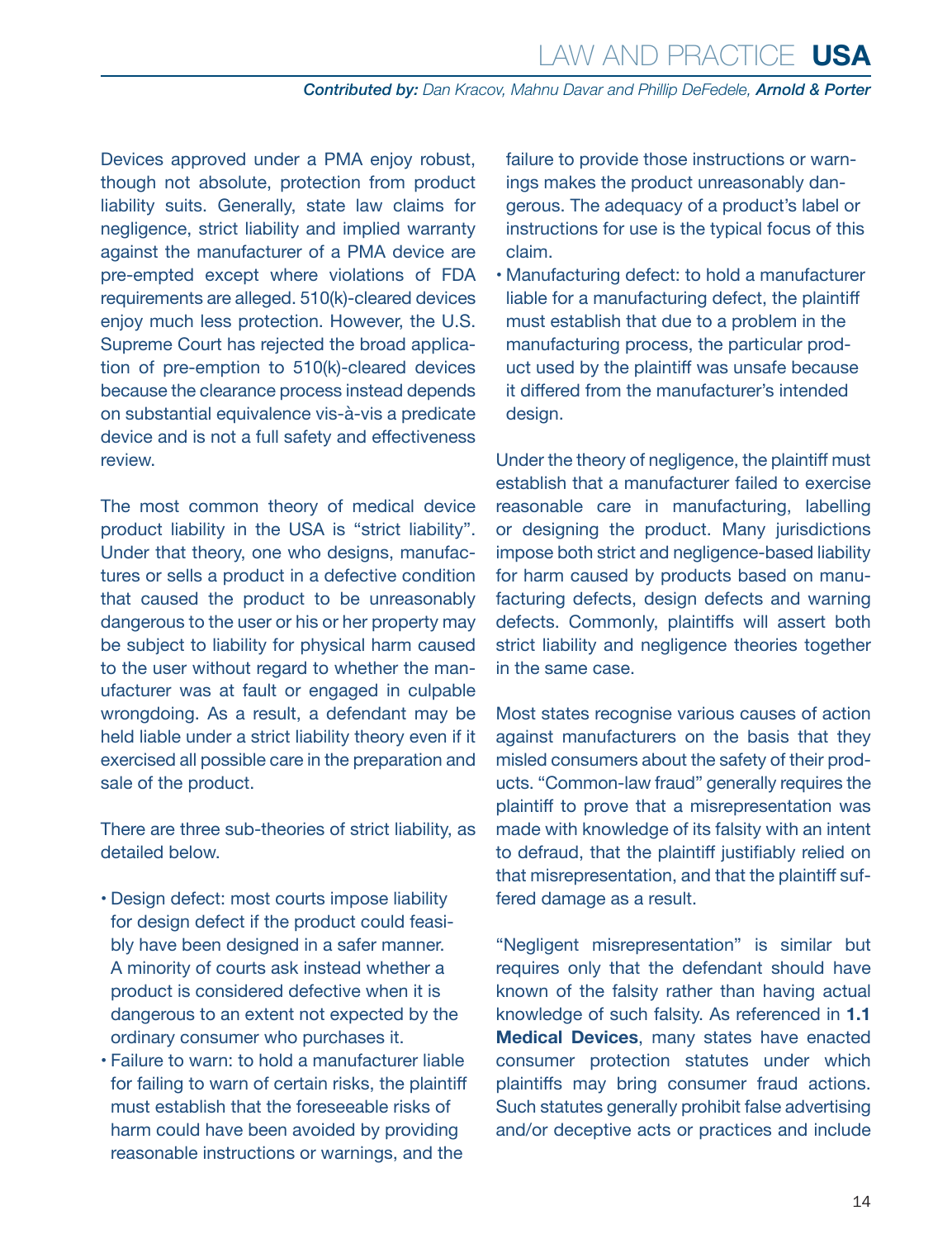<span id="page-14-0"></span>special remedies such as multiple damages or recovery of attorneys' fees.

Most states also provide a cause of action against manufacturers for breach of express warranty where the manufacturer has made a representation about the product's performance or safety that is alleged to be untrue. Plaintiffs often bring express warranty claims along with one of more of the fraud-based theories discussed above.

"Implied warranty" is also a viable theory of liability in many jurisdictions. To hold a manufacturer liable for breach of implied warranty, the plaintiff must establish that the product is not fit for the ordinary purposes for which such a product is used. Many courts have held that the implied warranty theory of liability is duplicative of, or identical to, strict liability.

In addition to seeking the costs of past or expected future medical treatment, plaintiffs who claim injury from medical devices will often seek large damage awards for non-economic or punitive damages. Non-economic damages include, for example, compensation for pain and suffering. Punitive damages may be awarded to deter and punish wrongdoing. In order to obtain punitive damages, plaintiffs typically need to prove that a company acted with "malice" or similar showing of heightened culpability. In some jurisdictions, there are statutory limits on the size of punitive damages awards; in other states, larger awards may be allowed.

#### **4.4 Costs**

Generally, defendants in product liability cases maintain insurance policies that cover, among other things, product liability settlements and judgments, recalls, regulatory penalties and attorneys' fees. In addition, jurisdictions may limit a plaintiff's recovery to the amounts that their own insurance (eg, medical insurance) does not cover. Depending on the jurisdiction and circumstances of a particular case, a party may also be able to recover court costs and attorneys' fees if they prevail.

#### **4.5 Product-Related Contentious Matters**

In the USA, competitors in the medical device space may bring actions against each other in a judicial or private forum. For example, the Lanham Act allows a device manufacturer to bring a civil lawsuit against a competitor that is alleged to have misrepresented their own, or the manufacturer's product, in advertising or promotion. Similarly, such manufacturer can bring a complaint before the National Advertising Division of the Better Business Bureau (NAD). Although the NAD process is voluntary, NAD may refer cases to the FTC where a defendant refuses to participate.

#### **4.6 Mass Tort Litigation**

The greatest product liability exposure to companies involved in manufacturing medical devices is "mass tort" litigation. Mass torts are litigations that include large numbers of plaintiffs, sometimes many thousands, filed in various jurisdictions across the country. Typically, these cases are filed by many different plaintiffs' law firms who widely advertise and recruit for clients on television or the internet, and are paid a percentage of clients' recovery. In addition to personal injury claims, mass torts may also involve claims brought by governmental entities (state attorneys general), whistleblowers and/or third-party payors seeking to recover statutory penalties or damages.

Often, mass tort litigations will result in the formation of Multidistrict Litigations (MDLs), which are co-ordinated litigations assigned to a single federal judge for pre-trial management. Some MDL judges will order test trials, called "bellwether trials", intended to facilitate settlement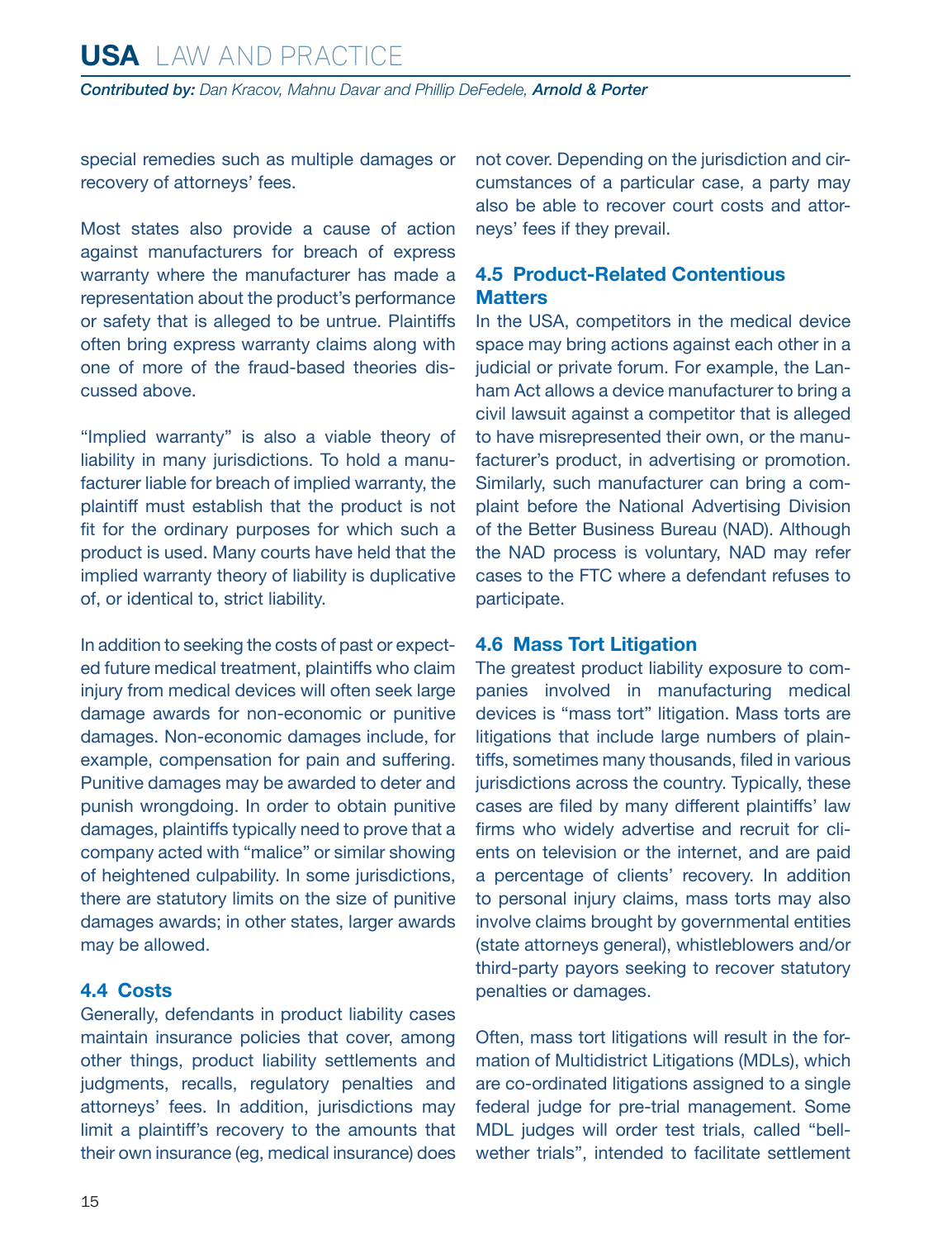<span id="page-15-0"></span>by providing each side an opportunity to assess the risk of trial. Defendants have sometimes been successful in defeating mass tort litigations on the basis of strong legal or medical causation defences or driving down the settlement cost by winning multiple bellwether trials. Most frequently, however, given the significant litigation costs and risk in defending against large numbers of claims, mass torts result in significant settlements.

While one cannot predict in advance what cases will develop into mass torts, mass torts often share certain typical features. Typically, mass tort litigation ensues when the FDA orders a recall of a device or takes other significant action relating to a serious safety concern. Plaintiffs' lawyers will take advantage of the regulatory action, recruit plaintiffs through advertising and then file suits.

In addition, mass tort actions have most frequently arisen in the medical device context where devices are intended to be implanted in the body for a prolonged period of time, but have design defects that render them prone to latent damage or deterioration. In these cases, because the safety issue is not immediately evident and only becomes obvious after many individuals have the device implanted, there are frequently large number of plaintiffs available for recruitment. While there are exceptions, devices used in connection with surgical or diagnostic procedures have been less frequent targets of mass tort litigation.

#### **4.7 Class Actions, Representative Actions or Co-ordinated Proceedings?**

The Federal Rules of Civil Procedure govern class actions in federal courts while states may have their own roles and procedures for such actions. Under federal rules, a class action may only be brought where:

- the class is so numerous that a joinder of all members is impracticable;
- there are questions of law or fact common to the class;
- the claims or defences of the representatives must be typical of the claims or defences of the class; and
- the representative parties must fairly and adequately protect the interest of the class.

In addition, in order to maintain a class action, it must be shown that:

- prosecution of separate actions could create of a risk of inconsistent or varying adjudications that would establish incompatible standards of conduct or a risk of adjudications with respect to individual class members that, as a practical matter, would be dispositive of the interests of the other members or would substantially impair or impede their ability to protect their interests;
- the party opposing the class has acted or refused to act on grounds generally applicable to the class, so that final injunctive or declaratory relief is appropriate as to the class as a whole; or
- the court finds that questions of law or fact common to class predominate over any questions affecting only individual members, and that a class action is superior to other available methods for fairly and efficiently adjudicating the controversy.

#### **4.8 ADR Mechanisms**

Generally, alternative dispute resolution (ADR) mechanisms are pursued following agreement between the parties to a dispute. Courts may also prompt or order parties to a lawsuit to participate in settlement conferences or meetings where they can attempt to resolve the dispute prior to going to trial.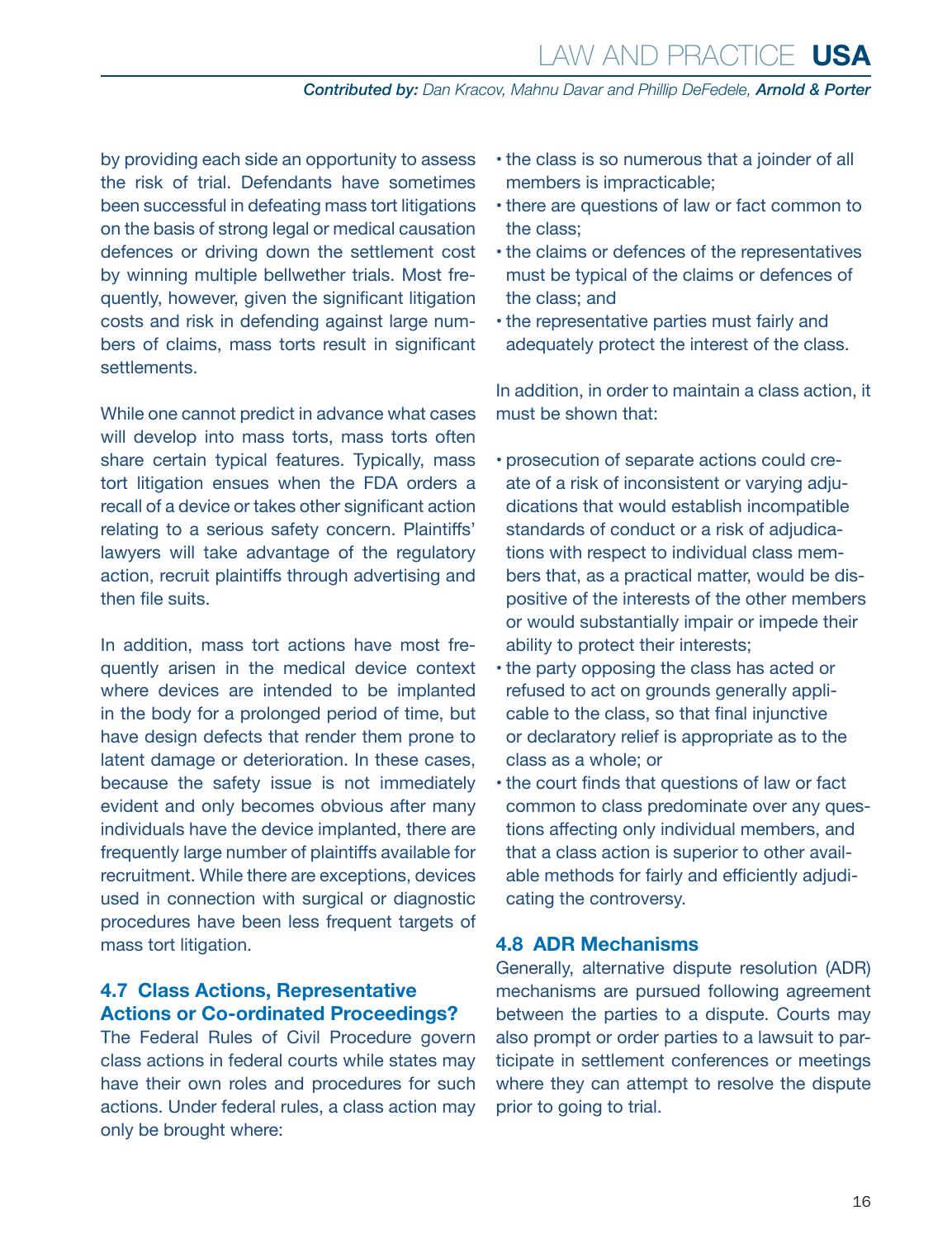#### <span id="page-16-0"></span>**4.9 Interrelation between Liability Mechanisms**

Although the FDCA does not provide private litigants with a cause of action, violations of FDCA requirements may be used as evidence in product liability or other litigation to establish a standard of care or other baseline requirements, as referenced in **4.6 Mass Tort Litigation**. Courts may differ as to the application of such violations to a particular case. Several states have enacted their own versions of the FDCA, which mirror the FDCA's requirements and could be enforced by private litigants depending on the particular statute.

#### **5 . P O L I C Y A N D LEGISLATIVE REFORM**

#### **5.1 Policy Development**

The FDA is in the process of harmonising the QSR with ISO 13485:2016. This ISO standard is an international consensus standard used by various regulatory authorities. Although the QSR already bears many similarities to this standard, many hope that this will help harmonise requirements and facilitate FDA compliance, if and when implemented.

As a result of the COVID-19 pandemic, there have been executive and legislative efforts, both proposed and implemented, to encourage the onshoring of the manufacture of medicinal products, including certain medical devices. For example, the Coronavirus Aid, Relief, and Economic Security Act, which was signed into law on 27 March 2020, amended the FDCA to provide the FDA with authority to prevent or mitigate medical device shortages before or during a public health emergency. Among other things, manufacturers of certain medical devices deemed critical to public health must notify the FDA of a permanent discontinuance in the manufacture of the device or an interruption in the manufacture of the device that is likely to lead to a meaningful disruption in supply of that device in the USA during a public health emergency.

In addition, the recently reintroduced Verifying Accurate Leading-edge IVCT Development (VALID) Act of 2021 would give the FDA authority to regulate diagnostic tests and most of their constitutive components by creating an entirely new product category, in vitro clinical tests (IVCTs), for all in vitro diagnostics and laboratory developed tests (LDTs). The new risk-based framework attempts to clarify and recalibrate regulatory authorities between the FDA and the Centers for Medicare and Medicaid Services, which implements the Clinical Laboratory Improvement Amendments of 1988 (CLIA). Currently, the FDA asserts jurisdiction over LDTs under the FDCA but exercises enforcement discretion in most instances as long as the tests are developed, validated and performed within an individual, CLIA-certified lab and performed at the direction of a licensed healthcare provider. The VALID Act intends to better clarify this authority by, among other things, establishing high-risk IVCTs and low-risk IVCTs, which would not be subject to FDA pre-market review.

#### **5.2 Legislative Reform** See **5.1 Policy Development**.

#### **5.3 Impact of Brexit**

Brexit does not have a direct impact on the medical device regulatory regime in the USA. We note that the FDA has the authority to enter into Mutual Recognition Agreements (MRAs) with foreign regulatory authorities allowing their respective inspectors to rely upon information from inspections conducted within each other's borders. MRAs yield greater efficiencies for US and foreign regulatory systems by avoiding duplication of inspections and reallocation of resources towards inspection of drug manu-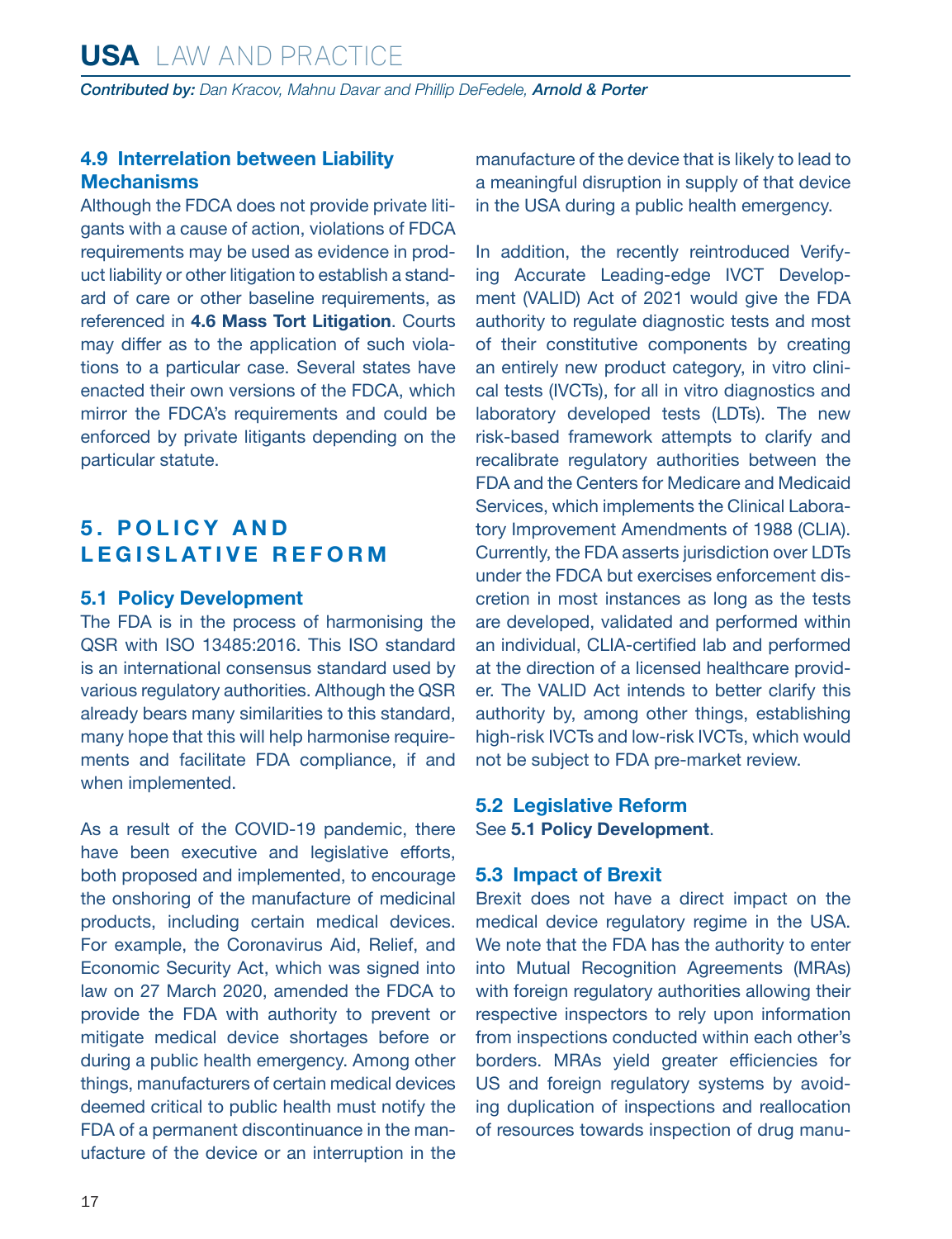<span id="page-17-0"></span>facturing facilities with potentially higher public health risks across the globe.

The FDA has a long-standing MRA in place with the European Union, which included the UK's MHRA. However, prior to the effective date of Brexit, the USA and the UK entered into a general MRA covering, among other things, surveillance inspections and pre-approval and postapproval inspections. Currently, this MRA (and the FDA's MRA authority generally) is limited to pharmaceuticals and does not apply to devices.

#### **5.4 Impact of COVID-19**

COVID-19 has largely impacted the FDA's ability to conduct domestic and foreign inspections of device manufacturers and facilities engaged in clinical and non-clinical research.

On 10 March 2020, the FDA announced its intention to postpone most inspections of foreign manufacturing facilities and products and temporarily postponed routine surveillance inspections of domestic manufacturing facilities on 18 March 2020. On 10 July 2020, the FDA announced its intention to resume certain on-site inspections of domestic manufacturing facilities subject to a risk-based prioritisation system. The FDA further clarified its intentions in an August 2020 guidance that the agency would evaluate whether to conduct a physical inspection on a case-by-case basis, according to whether a domestic or foreign inspection is "mission critical", and would employ alternative tools when a physical inspection is not possible. More recently, in April 2021, the FDA issued guidance describing how it will request and conduct voluntary remote interactive evaluations of manufacturing and outsourcing facilities as well as facilities involved in non-clinical and clinical research.

In addition, the COVID-19 pandemic has resulted in significant use of the FDA's emergency use authorisation (EUA) authority, particularly for diagnostic tests and personal protective equipment. Under the FDA's EUA authority, the FDA may authorise an uncleared or unapproved device, or uncleared or unapproved use of an approved device, to diagnose, treat or prevent serious or life-threatening diseases or conditions caused by chemical, biological, radiological and nuclear threats when certain criteria are met and the Secretary of the Department of Health and Human Services (the parent agency of the FDA) has declared that an EUA is appropriate.

It should be noted that an EUA is not the same as a clearance or approval and establishes various conditions that the EUA holder (eg, manufacturer) and certain other entities (eg, distributors) must comply with, particularly relating to the collection of performance and safety data. The FDA has taken action against EUA holders that failed to comply with EUA conditions.

COVID-19 has also caused significant delays in initiating and maintaining litigation. Although many courts have successfully adopted virtual tools, such as videoconferencing services, to conduct hearing and enable trials to proceed, delays or postponements have persisted. As restrictions continue to ease in the USA, it is expected that such delays will be alleviated.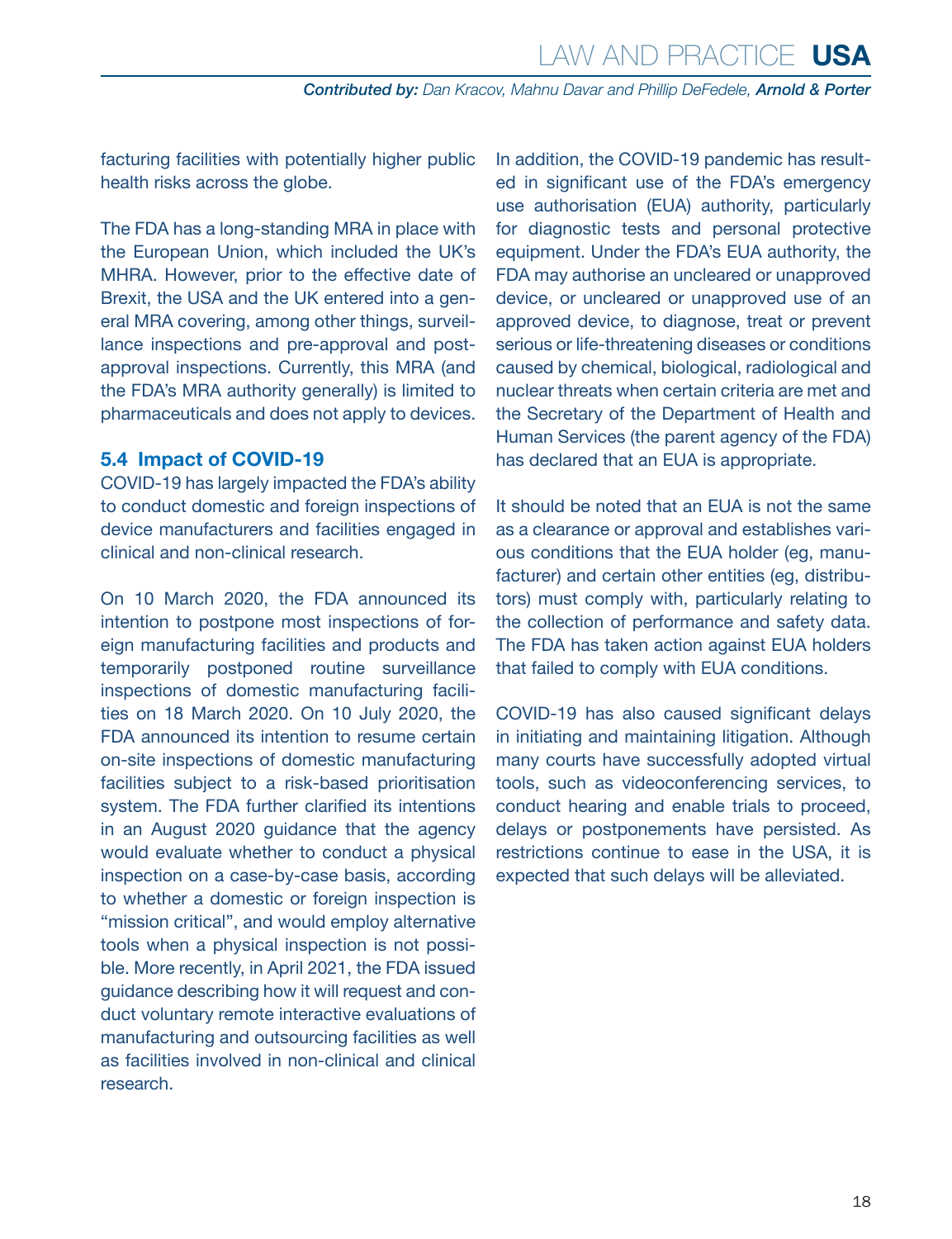## **USA** LAW AND PRACTICE

*Contributed by: Dan Kracov, Mahnu Davar and Phillip DeFedele, Arnold & Porter*

**Arnold & Porter** has 200 attorneys dedicated to serving its multinational life sciences clients across the firm's US and international offices. It provides globally integrated counselling to pharmaceutical, biotechnology, medical products and diagnostic companies, clinical laboratories, emerging growth and venture-backed companies, investors, non-profit institutions and universities around the world. Arnold & Porter currently has 94 attorneys who have held senior positions in US and European government and international organisations and over 100 attorneys with scientific degrees. Its team also includes healthcare professionals and public policy specialists. The firm's offerings in these fields cover regulatory matters, internal investigations, civil and criminal government investigations, domestic and global compliance programmes, patent procurement, structuring and fundraising, corporate transactions, mergers and acquisitions, tax and securities offerings, licensing and other partnering transactions, patent and commercial litigation, antitrust, product liability and government contracting.

#### <span id="page-18-0"></span>**AUTHORS**



**Dan Kracov** is a partner of Arnold & Porter and co-chair of the firm's life sciences and healthcare regulatory practice. For decades, he has been one of the foremost Food and Drug

Administration lawyers in the country, and his expertise in critical regulatory matters has been widely recognised by leading legal directories and publications. A particular focus of his practice is assisting pharmaceutical, biotechnology, medical device and diagnostic companies, including start-ups, trade associations and large manufacturers, in negotiating challenges relating to the development, approval and marketing of FDA-regulated products. Dan also has extensive experience in matters relating to foods, dietary supplements and cosmetics.



**Mahnu Davar** is a partner of Arnold & Porter. He is a trusted adviser to lawyers, compliance officers, regulatory professionals and business executives across the life sciences industry. Mahnu

counsels clients on mission-critical FDA, CLIA, fraud and abuse, and state licensing regulatory matters, including compliance programme development and management. He routinely assists multinational companies with sensitive internal investigations, regulatory inspections, product quality and safety issues, data integrity concerns and government enforcement matters. He also assists clients, particularly in the diagnostics and medical technology fields, in developing regulatory life-cycle strategies.